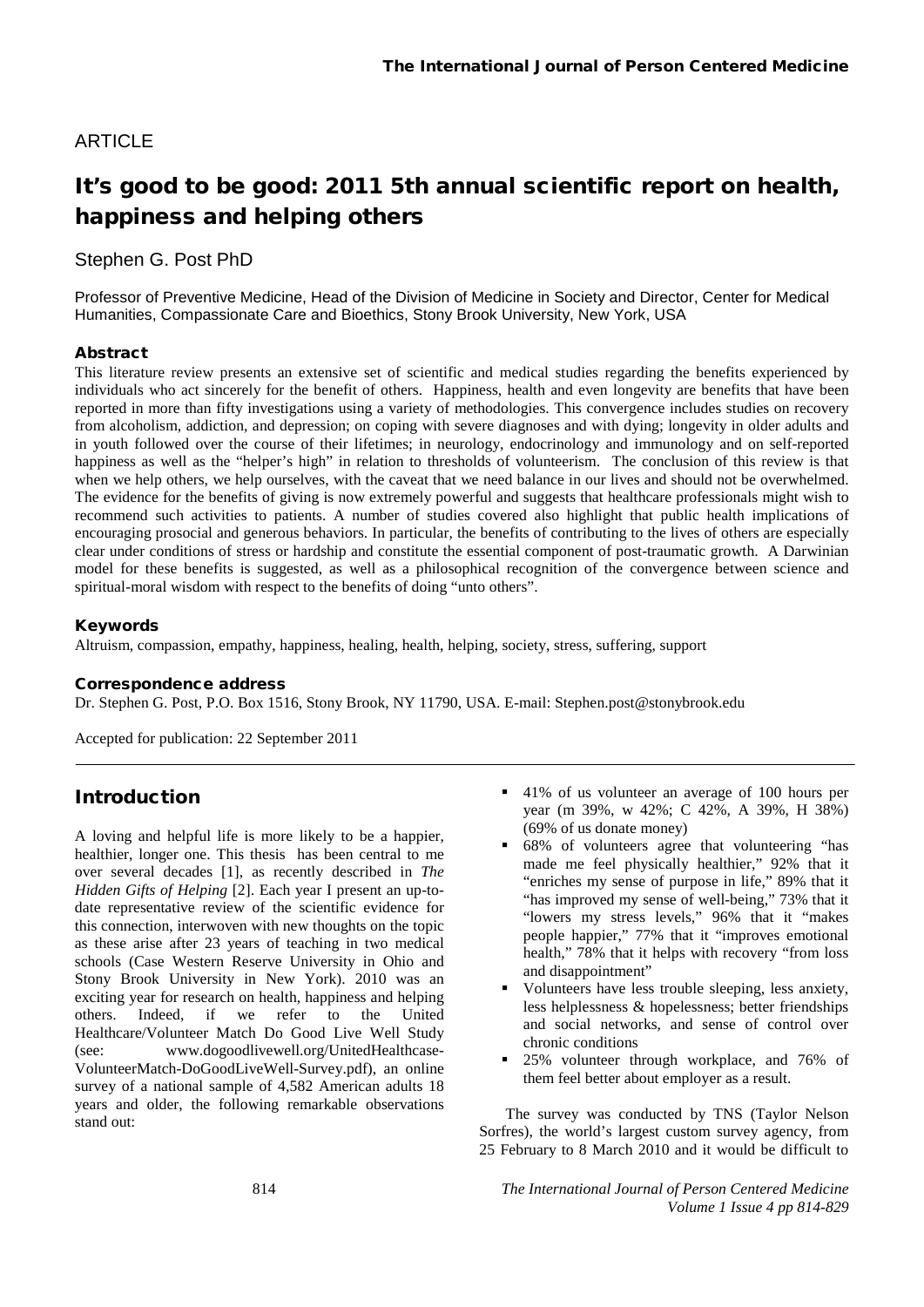identify any pill or vitamin with such a pronounced selfreported impact on so many lives.

Relevant to my workplace, a cross-sectional survey of all 2,682 medical students attending seven U.S. medical schools in the spring of 2009 (across all four years) showed that students experiencing "burnout" (about half as assessed by the Maslach Burnout Inventory) had considerably reduced altruistic attitudes about physician responsibility to society, including less desire to provide care for the medically underserved [3]. In another study, health professionals who volunteered to undertake medical mission trips of two-weeks duration to South America scored lower on burnout scales following their return and continued to improve at a six-month follow-up [4], suggesting that they were able to reconnect with the gratification that comes from the meaningful care of the needy.

On another major front, Maria E. Pagano, Ph.D. led the study of helping behaviors of alcoholics with a range of 16 to 25 years of continuous abstinence from alcohol. While helping others in general was rated as significant in its contribution to sobriety, considerably higher benefits came from the increased helping of other alcoholics in the context of Alcoholics Anonymous [5]. Alcoholics Anonymous is the oldest and largest self-help group for alcohol dependency and addiction in the United States. Earlier, Pagano and colleagues [6] examined the relationship between helping other alcoholics and relapse in the year following treatment. The data were derived from a prospective study called Project MATCH, which examined different treatment options for alcoholics and evaluated their efficacy in preventing relapse. Two measures of helping other alcoholics in Alcoholics Anonymous (being a sponsor and having completed the Twelfth Step) were isolated from the data. Proportional hazards regressions were used to separate these variables from the number of AA meetings attended during the period. The authors found that "those who were helping were significantly less likely to relapse in the year following treatment." Among those who helped other alcoholics (8% of the study population), 40% avoided the consumption of alcohol in the year following treatment; only 22% of those not helping had the same outcome. The observation was clear: helping others doubled the likelihood of recovery from alcoholism in a one-year period.

Another exciting area of research that is rapidly evolving focuses on reduced pain levels in persons who endorse behavioral and attitudinal aspects of altruism. It has been reported that individuals suffering from chronic pain experienced decreased pain intensity, levels of disability and depression when they began to serve as peer volunteers for others suffering from chronic pain [7], suggesting that the dynamic between helping actions and the experience of pain is considerable and requires further investigation. The experience of pain is widely understood to be highly influenced by psychological state, both negative and positive. It is probably the case that helping others shifts the attention of the person away from their own pain, to that of others. The mechanism is not known, but may be biochemical in nature, involving the production and action of endorphins.

I have centered my thought of late on the ways in which contributing to the lives of others through helping activities serves to ameliorate the mental and physical health burdens of major relocation and the consequent loss of social capital. Families on the move for reasons of job loss can suffer tremendous stress and related health effects. The problem of "placelessness" and deep loss of community can be controlled though purposeful focus on the needs of others through volunteerism and a general altruistic attitude [2].

Progress in this quickly evolving field builds on a decade of investigation by many researchers, as has been summarized in a single edited volume [8]. It is good to see not only the rising volume of research in this important area of study, but also the extent to which the work is being captured by major media venues. In the last year, for example, my own interviews have appeared in *O Magazine, Parade, The New York Times, The Daily Show,*  and *U.S. News & World Report.* The challenge, of course, is not to portray helping activities in self-interested terms. Helping should be for the other and the benefits to the helper are a side-effect or by-product of sincere giving that are generally experienced, but certainly not always. The difference between the primary motive of doing good for others and the secondary one of doing good for oneself is important.

## But not the more helping the better: a threshold effect

Before we go further, let us note that any beneficial activity can be bad if we overdo it.

Almost all the research presented here in this report is based on a threshold effect – a certain amount of selfgiving activity shows benefits to the giver, but it is not the case that the more one gives the better one feels. The model is curvilinear and not linear – in other words, as one achieves a certain shift from selfishness to concern for others, benefits accrue. But they begin to tail off once this emotional shift occurs and it is clearly possible to get to a point where benefits stop or helping becomes stressful and potentially harmful. This will be determined by individual constitution, circumstance and meaning system. Most of the research described herein centers on everyday people who engage in helping or who are coping with some illness or another, rather than on the helping professions themselves.

"Doing unto others" to overwhelming degrees can become stressful in itself and can have adverse health consequences. Burnout and depression in overburdened caregivers is not unusual. Those who are not professional caregivers can engage in volunteering or informal helping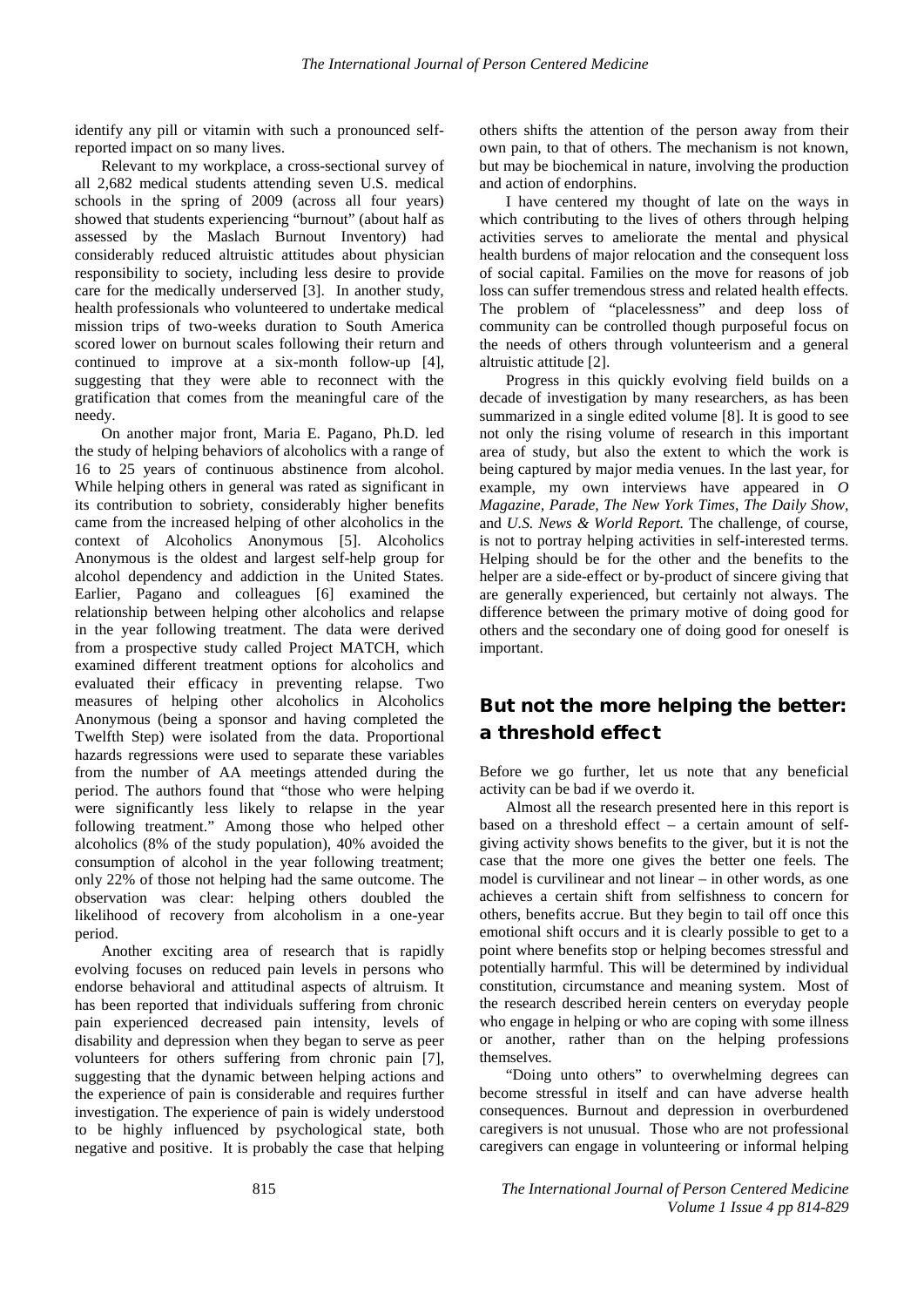activities at self-controlled manageable thresholds. Often, just a few hours a week of volunteer work makes a difference in self-reported happiness and mood. But for those locked into situations requiring intense empathy and generous actions, there is a problem that has been described by psychologist Martin L. Hoffman as "empathic over arousal" (EOA) [9]. Healthcare workers who interact daily with trauma survivors, Red Cross workers who are involved in helping the victims of major catastrophes, activists who work with the poorest of the poor and pastors who are providing love and support for needy congregants around the clock can suffer what has been described as "compassion fatigue" [10]. The results can be severe stress, disrupted cognitive functioning, distancing from close relationships, professional attrition and depression. Empathy is a *very powerful* human impulse; it is literally the glue that binds us together in care and helpfulness. We easily feel the conditions of others with profound emotional depth. When much suffering is involved, we *absolutely must* establish a rhythm of stepping back for replenishment. We need to manage the care of the self in such a way that we do "unto others" in ways that allow us to flourish in the longer term, rather than burn out in a mad dash of empathic altruism that goes beyond the levels associated with wellbeing and health. Balance, rhythm, time away and perhaps spiritual practices of replenishment are vital. This is also true for family caregivers of loved ones with dementia who are unable to find respite support [11] and who often suffer somewhat higher depression rates than the general population. The American College of Physicians recommends specific steps to avoid physician burnout, including balance between work and family, boundary setting and good care of the self, including having fun [12]. The line between self-beneficial and selfdestructive giving will be determined individually by physical and psychological variables, as well as by the agent's meaning structures and sense of higher purpose in life.

As a general rule, professionals who are routinely involved in helping and healing others should abide by the following guidelines:

- Be empathic, but the patient's suffering is not your suffering (let it go)
- Realize that you cannot fix everything
- Entrust your friends and colleagues
- Step back from your initial emotional reactions
- Have some sort of "spiritual" practice
- Keep in mind the meaning and privilege of being a healer
- Have a balanced life

There are important qualifications to be added to the EOA caveat. Certainly, there are people who find noble causes of such great personal meaning that their capacity to give seems boundless and for whom EOA does not seem to be an issue. For example, at the age of 83, Dame Cicely Saunders, founder of St. Christopher's Hospice, London,

continued to help daily at the hospice in innumerable ways, including the direct care of the dying. She proclaimed joyfully that "a woman with a mission never retires." Dame Cicely was a truly generous, buoyant and emotionally radiant older adult. Her powerful sense of meaning and spiritual mission allowed her to do so much for so many, even when faced with death day in and day out.

## Does giving money have the same benefits as face-to-face helping?

Most research has focused on activity and volunteerism, not on making a financial donation. In general, the benefits of helping others are most pronounced in direct person-toperson "hands on" activities. This creates a social interaction that engages psychological and biological systems in ways explained below. We have a much fuller experience of personal transformation when we actively engage in helping others through hospice work or innumerable other venues, but there can be great delight in making a meaningful financial contribution to, for example, a charity.

At the current time, researchers at the National Institute of Neurological Disorders and Stroke are working with the National Institute on Mental Health and the National Institute on Aging on a new collaborative project entitled Cognitive and Emotional Health Project - The Healthy Brain. They have discovered that there is a physiological basis for the experience that seems to accompany an act of giving, even when this occurs only in the form of philanthropy. The goal of this research was to uncover the neurology of unselfish actions that reach out beyond kin to strangers. Nineteen subjects were each given money and a list of causes to which they might contribute, ranging from support for abortion to opposition to the death penalty. Functional magnetic resonance imaging (fMRI) revealed that making a donation activated the mesolimbic pathway, the brain's reward center, which is responsible for dopamine-mediated euphoria [13]. In another study, neural activity was recorded while participants decided how to split one hundred dollars between themselves and a local food bank. Donations to the food bank activated the ventral striatum, a region of the brain associated with feelings of satisfaction and reward [14].

## Which comes first: the happiness or the giving?

Lyubomirsky [15] randomly assigned students to a control group and an experimental group in which they were asked to perform five random acts of kindness a week for six weeks. The students who engaged in acts of kindness were significantly happier than the controls at the end of the six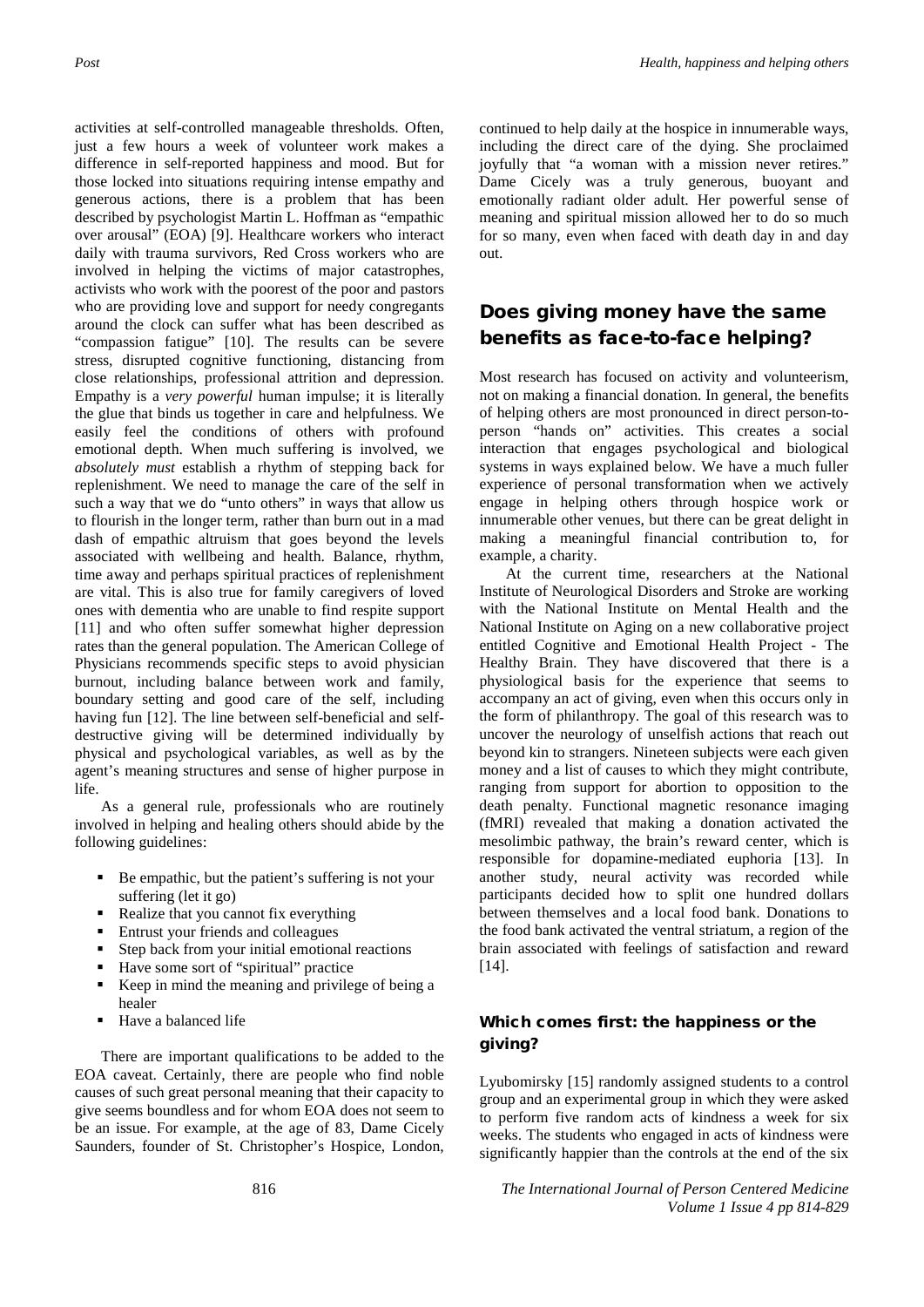weeks. This intervention demonstrates *causality –* giving generates happiness*.* This is not to state that positive mood does not also *cause* acts of kindness. There is, in fact, evidence that a positive mood elevates helping behaviors. After experiencing positive events (such as receiving gifts) or finding a dime left in a payphone), Isen and Levin [16] reported that people were more likely to help others. Indeed, it makes sense that inducing positive mood might slightly elevate giving. But *giving itself* is clearly mood elevating and hence creates its own internal circuit of enhanced happiness, which in turn feeds back into more giving. This follows the well-accepted fact that activities affect mood and emotion. In other words, one way to elevate happiness is to reach out in helping behaviors and contribute to the lives of others. That happiness in turn elevates giving, which in turn elevates happiness. The two fuel each other in a circular fashion – a classic feedback loop.

In a 2008 study published in *Science*, researchers from Harvard University and The University of British Columbia [17] showed that the ways in which people spend their money can make a difference in their happiness. The researchers were struck by the fact that doing something for others makes people feel happy. They studied 632 Americans, 55% of whom were women and asked them to rate their happiness on a scale of 1 to 5, with 5 being the highest rating for happiness. Then they asked the participants to report their annual income and estimate how much they spent on paying bills, buying gifts for themselves, buying gifts for others and giving to charities. The first two items were termed "personal spending," and the second two were termed "prosocial spending." Personal spending was unrelated to happiness, but prosocial spending was associated with significantly higher happiness. In an associated study, the same researchers studied 16 employees of a company in Boston, USA. They questioned participants about their happiness one month before and 6 to 8 weeks after each received a bonus. In the second interview, the employees were asked about personal and prosocial spending. They concluded that "the manner in which they spent that bonus was a more important predictor of their happiness than the amount of the bonus itself." Prosocial spending resulted in more happiness than personal spending. Finally, 46 Canadian students were given a random envelope containing \$5-\$20. Some were told to spend the money on themselves and others were told to spend it on others in the form of a gift. At 5 pm that day, they reconvened and were asked to rate their happiness. The amount of money had no impact on happiness. Those who had been assigned to buy something for another reported greater happiness.

This finding is, perhaps, not surprising. We know from studies conducted in the 1990s that the third of adolescents who identified their primary motive as helping others were three times happier than those who lacked such motives [18]. More recently, daily diary studies have revealed that 'other-regarding' behavior is consistently more strongly related to wellbeing than hedonic behavior [19].

Helping behavior appears causative. For example, in a study of data from the *Americans' Changing Lives Survey,* it was reported that those participants who volunteered in 1986 reported in 1989 that they had experienced higher levels of happiness, life-satisfaction, self-esteem, physical health and lower rates of depression than the nonvolunteers [20]. Furthermore, an analysis of the *Assets and Health Dynamics Among the Oldest Old Study* found that persons aged 70 years or older who volunteered at least 100 hours during 1993 had less decline in self-reported health and functioning and lower levels of depression and mortality in 2000 [21]. An additional study of this dataset found a correlation between volunteering in 1998 and better health and lower mortality in 2000 among older adults born before 1923, *after* controlling for previous health conditions. People who volunteered for at least 100 hours annually were two-thirds as likely to report bad health, and one-third as likely to die [22]. These data suggest the absence of a linear relationship between the extent of volunteering and health benefits – i.e. more volunteering does not necessarily translate into greater benefits. But there is a "volunteering threshold" that is necessary for health benefits and once that threshold is reached (est. 2 hours per week) no additional benefits are acquired. Much less than 100 hours per year appeared to result in no benefits and much more than that does not add benefits beyond the 100-hour baseline. Although the use of such precision in defining this threshold should be viewed with caution due to the presence of individual heterogeneity and meaning structures within the subject sampling. Of importance, too, is an analysis of the contention that people who are depressed tend not to volunteer and that therefore the psychological benefits of volunteering really reflect the more elevated prior condition of the volunteer, are not compelling. While depression may be a barrier to volunteering in some cases, it is actually a *catalyst* for volunteering in older adults, who engage in such behaviors to offset the depression associated with role losses and loss of relationships [23,24]. Older adults who volunteered in 1986 had lower rates of depression in 1994 [25].

Dr. Albert Schweitzer once remarked, "The only ones among you who will be really happy are those who have sought and found how to serve." Happiness researchers today would concur with such a statement. David G. Myers, a prominent happiness researcher, defines happiness, or subjective well-being, as a lasting perception that one's life (or the current part of it) is "fulfilling, meaningful and pleasant." Myers states: "…happiness makes people less self-focused and more altruistic. But it works the other way around too. Doing good makes us feel good. Altruism enhances our self-esteem. It gets our eyes off ourselves, makes us less self-preoccupied, gets us closer to the unself-consciousness that characterizes the flow state" [26]. In other words, caring for others creates a psychological momentum and a sense of self-competence that makes us happier.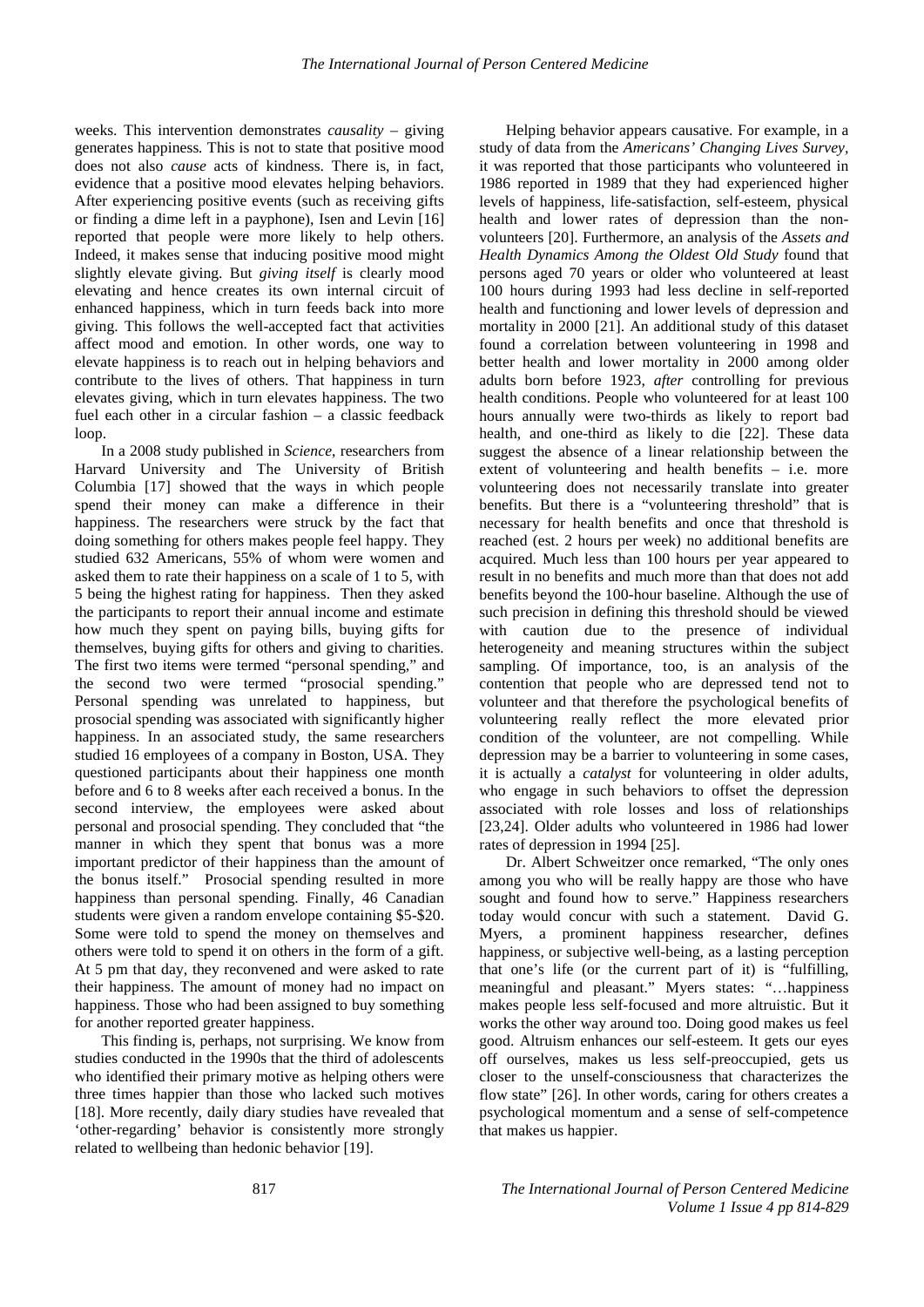Victor Frankl, in *Man's Search for Meaning*, said, "The more one forgets himself – by giving himself to a cause to serve or another person to love – the more human he is and the more he actualizes himself". What is called self-actualization is not an attainable aim at all, for the simple reason that the more one would strive for it, the more he would miss it. In other words, self-actualization is possible only as a side-effect of self-transcendence [27]. The bottom line is that people who think too much about themselves and who are preoccupied with their own desires – or their own troubles – are not very happy.

## The psychological benefits of helping others

This discussion of the psychological health benefits of "doing unto others" will focus on the self-help movement's "helper's therapy principle," volunteerism, and a prospective longitudinal study that covers the lifespan.

#### Helping others as the real self-help

The therapeutic benefits of helping others have long been recognized by everyday people. The concept was first formalized in a widely-cited and often reprinted article by Frank Riessman that appeared in 1965 in *Social Work* [28]. Riessman, a distinguished social psychologist and founding editor of the journal *Social Policy,* defined the "helper therapy" principle on the basis of his observations of numerous self-help groups, in which helping others is deemed absolutely essential to helping oneself. These are grassroots groups that today involve tens of millions of Americans. The saying goes, "If you help someone up the hill, you get closer yourself." Riessman observed that the act of helping another heals the helper more than the person helped. In the early 1970s, the "helper therapy" principle was noted in a few premier psychiatry journals as professional researchers found that helping others was beneficial in a variety of contexts - including teens tutoring younger children [29].

Whether the group is focused on weight loss, smoking cessation, substance abuse, alcoholism, mental illness and recovery or countless other needs, a defining feature is that people are deeply engaged in helping one another and are, in part, motivated by an explicit interest in their own healing. These groups adhere to the view that people who have experienced a problem can help each other in ways that professionals cannot  $-$  i.e. with greater empathy and more self-disclosure.

The members of these groups are replacing negative emotional states with the positive state called "the helper's high," a pleasurable and euphoric emotional sensation of energy and warmth. The "helper's high" was first carefully described by Allen Luks [30]. Luks surveyed thousands of volunteers across the United States and found that people who helped other people consistently reported better health

than peers in their age group. Many stated that this health improvement began when they started to volunteer. Helpers report a distinct physical sensation associated with helping: about half report that they experience a "high" feeling, 43% felt stronger and more energetic, 28% felt warm, 22% felt calmer and less depressed, 21% experienced greater feelings of self-worth and 13% experienced fewer aches and pains.

Indeed, many state offices of mental health, including that of New York State, USA, emphasize the role of helping others through involvement in self-help groups. They recommend this activity to persons recovering from depression and schizophrenia [31]. This kind of state initiative is reminiscent of the famous "moral treatment" era in the American asylums of the 1820s and 30s; persons with melancholy and other ailments were treated with compassion and also, whenever possible, directly engaged in prosocial activities [32].

My favorite example of how helping others can be incorporated into mental health recovery is the Magnolia Clubhouse community in University Circle, Cleveland. It is based on the ICCD (International Center for Clubhouse Development) Model begun by Fountain House in New York City in 1948. There are now about 200 ICCD Clubhouses all over the USA and close to that number abroad. They offer training, certification and research conferences on the ICCD model. In Cleveland, Magnolia Clubhouse is a training site for psychology and psychiatry students, and is loosely associated with Case Western Reserve University. Members of the Clubhouse (18 years and over) typically have significant histories of mental illness, live in the area (usually in small apartments or occasionally with family) and are referred to the Clubhouse by health professionals. When they come by the Clubhouse (a large converted red brick mansion), usually in the morning or at midday, they decide on what helping activities they will perform. Lori D'Angelo, Ph.D., Director of Magnolia Clubhouse, responded to a question we posed about the members' helping others by saying, "I think that people tend to be more stable and happy if they feel like they are benefiting people more than themselves, or outside themselves. It helps them feel connected to a larger picture and I would think that of human beings in general." Members are not assigned duties, but choose the kind of helping they want to do and the extent to which they wish to do it. Some prepare meals, serve in the snack shop, help with hospitality, write letters, handle finances, do day-to-day cleaning, outside grounds keeping, snow plowing and the like. ICCD is a self-help program that is reminiscent of the moral treatment era. Clubhouse members, of which there are a couple of hundred at any given time, are treated with immense compassion by the staff and by volunteers from the community (www.magnoliaclubhouse.org).

The pattern of one person helping another with the same problem was so central to Bill W., founder of AA, that he summed up the entire 12 steps in terms of surrender to a higher power and service to others [33]. Bill W. died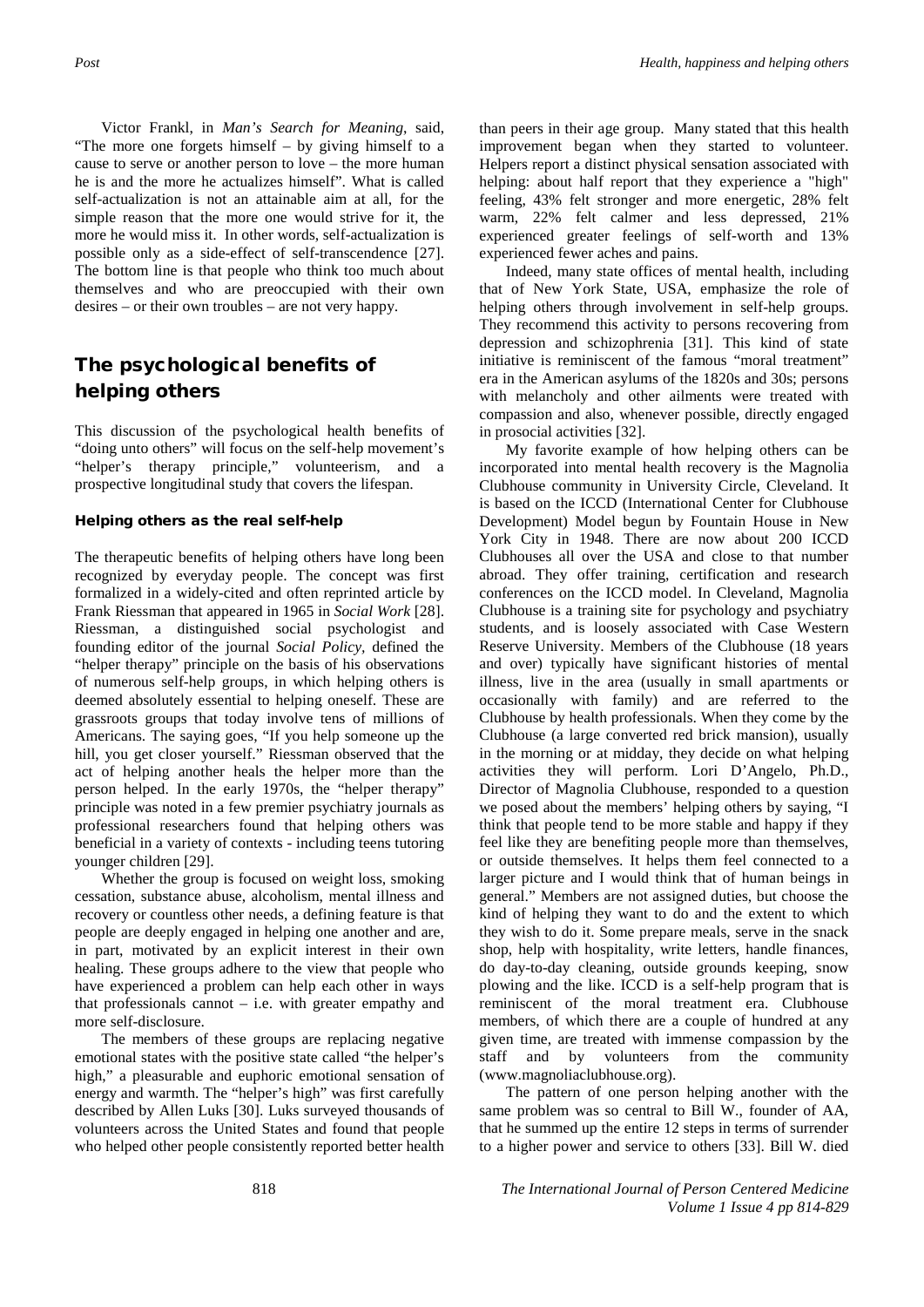in 1971, but he is prominent in Life's list of the 100 greatest Americans of the 20th century as the originator of the entire self-help movement in America and worldwide (Life, "Life's 100 Most Important Americans of the 20th Century, No. 13:12, Fall 1990).

A small number of MS patients in a study of chronic illness were trained to provide compassionate, unconditional, positive regard for other MS sufferers through the venue of monthly supportive telephone calls that lasted 15 minutes. Over two years, the helpers showed "pronounced improvement in self-confidence, self-esteem, depression and role functioning" [34]. The helpers especially benefited in terms of protection against depression and anxiety. The researchers posit that providing peer support to others allows the helpers to break away from patterns of self-reference, allowing a shift in quality of life and personal meaning.

### Volunteers and lowered depression

Much attention has been given to the health benefits of volunteering, especially among older adults. An early study compared retirees over age 65 who volunteered with those who did not [35]. Volunteers scored significantly higher in life satisfaction and will to live and had fewer symptoms of depression, anxiety and somatization. Because there were no differences in demographic and other background variables between the groups, the researchers concluded that volunteer activity helped explain these mental health benefits. Although nonvolunteers spent more days in the hospital and were taking more medications, which may have prevented them from volunteering, the mental health benefits persisted after controlling for disability. Other studies confirm similar benefits [36,37]. Volunteering can provide a sense of purpose among older adults who have experienced a loss of major role identities, such as being wage-earners or parents [38] and is more strongly correlated with wellbeing for retirees than for those who continue to hold paying jobs [39].

The mental health benefits of giving in the form of volunteerism – a wider form of giving than charitable donation, include fewer depressive symptoms. Research on volunteering and depression, conducted from 1986 to 1994 with 3,617 adults aged 25 years and older, assessed depression using a self-report scale. Consistent volunteering was associated with reduced depression in all age groups, but particularly in those aged 65 or older [25]. These results were significant after adjusting for baseline levels of depression, demographics, employment, socioeconomic status, health and functioning, health behaviors and religious attendance.

Schwartz, et al. [40] focused on a stratified random sample of 2016 Presbyterian Church members located throughout the U.S. to determine whether altruistic social behaviors were associated with better mental health. Mailed questionnaires asked subjects to evaluate giving and receiving help, prayer activities, positive and negative religious coping and self-reported physical and mental health. Although the sample was skewed toward high physical functioning, multivariate regression analysis revealed no association between giving or receiving help and physical functioning. After adjusting for age, gender, stressful life events, income, general health, religious coping and asking God for healing, both helping others and receiving help were associated with lowered anxiety and depression. The authors concluded that, "helping others is associated with higher levels of mental health, above and beyond the benefits of receiving help and other known psychospiritual, stress and demographic factors". An important qualifier was that "feeling overwhelmed by others' demands had a stronger negative relationship with mental health than helping others had a positive one".

In the context of the old-old (people aged 85 years or more), researchers studied 366 subjects living independently in a retirement community. After controlling for age, gender, marital status and chronic illness, those with higher levels of altruism (determined by questions such as "I place the needs of others ahead of my own") were happier and had fewer symptoms of depression than those who scored low in these attitudes [41].

The existing literature indicates that volunteering – at a level not experienced as overwhelming, does have positive impacts on happiness, mood, self-esteem and mental health. Improved psychological states and mental health appear to emerge from altruism. Mechanisms may include reduction in maladaptive health behaviors and selfabsorption, increased sense of meaning or purpose, enhanced social competence and consequent social support.

#### A lifelong benefit for those who start young

It is well documented that volunteering in adolescence prevents teen pregnancy and academic failure, enhances social competence and self-esteem and protects against anti-social behaviors and substance abuse [42]. Michele Dillon and Paul Wink present novel findings based on longitudinal data [43]. Do generative qualities in adolescents predict better mental and physical health in adulthood? The authors address this question by examining data gathered from two adolescent research cohorts that were first interviewed in California in the 1930s and subsequently interviewed every ten years until the late 1990s. Generativity, defined as behavior indicative of intense positive emotion extending to all humanity, was measured in three dimensions: givingness; prosocial competence; social perspective. It is thus distinguished from altruism in that generative motives for 'otherregarding' behavior need not be entirely selfless. Using this multidimensional measure of generative behavior, the authors were able to isolate a potential mechanism underlying the generativity-health connection. The results of the study indicated that generative adolescents indeed do become both psychologically and physically healthier adults and that this health effect is more pronounced in the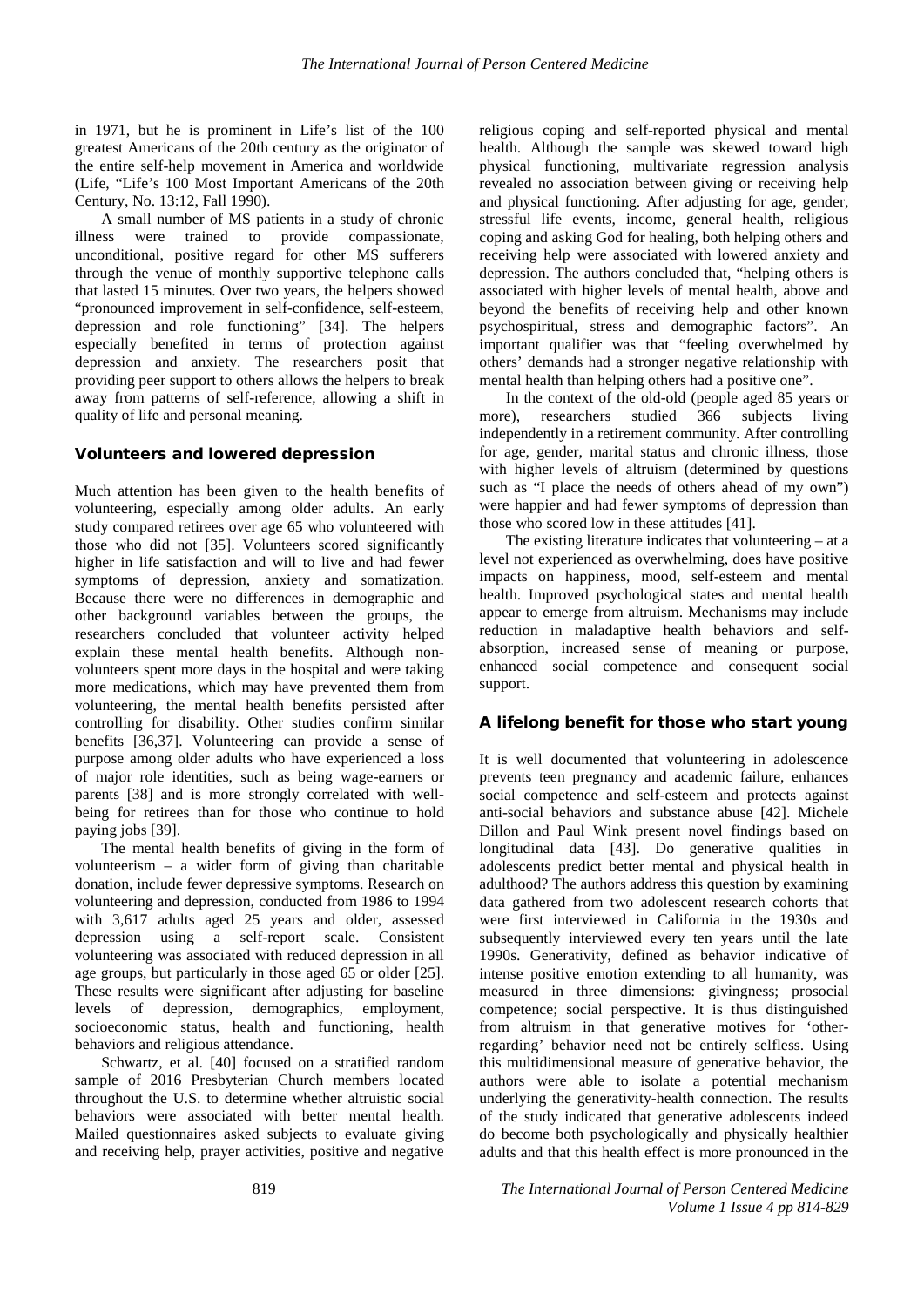psychological realm. While parental social class and religiousness were surprisingly unrelated to adolescent generative behavior, they found that positive intra-familial relationships strongly predicted generativity. Lastly, the physical health effect appears to only be the result of the prosocial competence dimension of generativity. The authors note that their measure of generativity was indistinguishable from measures of altruism. Their study lends support to the thesis that givingness and warmth are key emotions underpinning altruism, but the ability to put these emotions into practice depends upon the competence to act prosocially. In conclusion, the authors discuss the limitations of the study in terms of sample size and demographic makeup caused by the relative homogeneity of the sample living in San Francisco's East Bay Area in the 1930s. Despite these limitations, Wink and Dillon's study [43] lends crucial support to the notion that it is good to be good and that the benefits of altruism accrue across the entire lifespan.

In light of such lifespan benefits, it becomes worrisome that college students are described in one major survey as becoming more narcissistic. Sociologist Jean Twenge and colleagues [44] examined the responses of 16,475 college students nationwide who completed an evaluation called the Narcissistic Personality Inventory (NPI) between 1982 and 2006. This is considered a highly reliable inventory. In 2006, two-thirds of students had above-average scores, 30% more than in 1982. Narcissists are more likely to have short-lived romantic relationships, lack emotional warmth and to exhibit dishonesty, overcontrolling and violent behaviors. The authors trace this trend back to the self-esteem movement that began in the early 1980s and has simply gone too far with regard to permissiveness, over-indulgence and other cultural factors. Such characterizations are rightly met with skepticism, but to the extent that this report is accurate, it is cause for concern.

### The physiological connection

#### The hostile heart

In a study that goes back to 1983, Larry Scherwitz and his researchers at the University of California analyzed the speech patterns of 160 "type A" personality subjects (i.e. always in a hurry, *easily moved to hostility and anger*, high levels of competitiveness and ambition). His data showed that the incidence of heart attacks and other stress-related illnesses was highly correlated with the level of selfreferences (i.e. "I," "me," "my," "mine," or "myself") in the subject's speech during a structured interview. High numbers of self-references significantly correlated with heart disease, after controlling for age, blood pressure and cholesterol [45]. The researchers suggested that patients with more severe disease were more self-focused and less other-focused. They recommend that a healthier heart can

result when a person is more giving, listens attentively when others talk and does things that are unselfish. There is something about being self-obsessed or self-preoccupied that seems to add to stress and stress-induced physical illness. Perhaps positive 'other-regarding' emotions such as compassion *displace* the negative self-centered emotions that appear to have adverse consequences, thereby preventing stress-related physical harms. The connection between stress and adverse physical health is well documented [46-48].

Further research on hostility and coronary disease was conducted by Redford B. Williams, the distinguished cardiologist at Duke University [49]. The study results indicated that only one of the several components of Type A behavior leads to coronary artery disease - *hostility*. Williams used 50 questions pertaining to hostile emotions, attitudes and actions from the Minnesota Multiphasic Personality Inventory (MMPI), a widely-used psychological test, to form the Hostility Scale. Subjects respond to statements such as "someone bumps into me in a store" or "life is full of little annoyances." Colleagues studied 255 doctors who had taken the MMPI in the late 1950s while in medical school at the University of North Carolina (UNC). As they aged from 25 to 50, the UNC doctors whose Hostility scores were in the upper half were four to five times more likely than those with lower scores to develop coronary disease and nearly seven times more likely to die of any disease. Similar results were found in many other groups, including employees of Western Electric, who showed increased cancer deaths in addition. A group of UNC law students took the MMPI in the 1950s; fully 20% with Hostility scores in the highest quarter of their class had died by age 50, in contrast with only 4% of those in the lowest quarter. Approximately the same outcome was found among medical students. Eventually, the Hostility scale was refined to 27 questions about cynical mistrust of others, frequent angry feelings and overly-aggressive behavior that were more predictive of higher mortality rates. Many studies using the Hostility scale have concluded that hostility is truly a healthdamaging personality trait, while being in a rush and hurry is not. Moreover, as a group, people with high Hostility scores are also unhappy. Most researchers explain the increased mortality in hostile individuals from coronary disease and cancer on elevated stress hormones cortisol and adrenaline (also known as epinephrine) and a related lowering of the immune response, perhaps mediated by lowered serotonin levels.

#### Psychoneuroimmunology

Researchers are only beginning to understand the possible mechanisms for the impact of psychological states on the body. Psychologist Corey L.M. Keyes [50], drawing on the MIDUS survey by the MacArthur Foundation (midlife in the United States), has demonstrated that individuals who are mentally healthy have the fewest chronic physical diseases and conditions. Improved psychological states and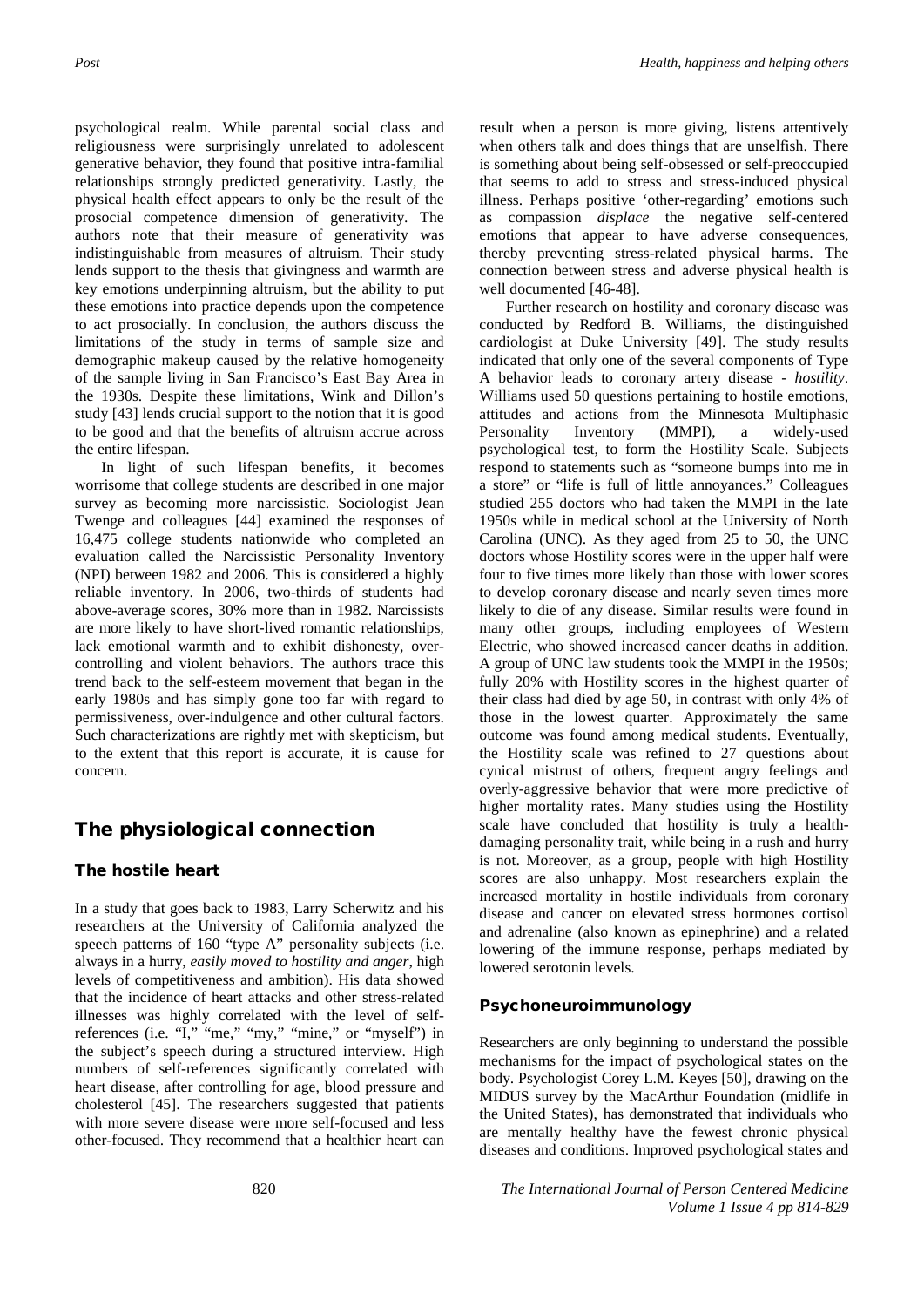mental health reduce distress-related wear and tear on the body, which enhances physical health through both the psychoneuroimmunologic and psychoendocrinologic pathways [51]. The connection between the nervous system and the immune system is now well documented in the field of psychoneuroimmunology (PNI) and behavioral endocrinology. For example, it is thought that psychological stressors impact the cellular immune response, ultimately affecting the occurrence and progression of certain tumor types [11]. When psychiatric interventions that enhance effective coping and reduce affective stress are provided shortly after diagnosis, they have beneficial effects on patient survival [52]. Stressful life events, such as the death of a loved one can markedly increase the chances of becoming ill. We often hear that someone seemed to have "died of grief".

Jan Kiecolt-Glaser and Ronald Glaser, of Ohio State University's Institute for Behavioral Medicine Research [53], demonstrated that emotional states can affect wound healing. They focused on 42 married couples who had been together for an average of 12 years. Each couple was admitted into the clinical research center for two 24-hour visits separated by a two-month interval. On each visit, husband and wife were fitted with a small suction device that created eight tiny blisters on their arms. The skin was removed from each blister and another device was placed over each small wound to form a protective bubble, from which researchers could extract fluids that typically fill such blisters. The couples filled out questionnaires that gauged their stress levels at the beginning of the experiment and were fitted with a catheter through which blood could be drawn. During the first visit, each spouse was asked to discuss some behavior that he or she would like to change. The discussions were positive and supportive. During the second visit, each spouse was asked to talk about an area of disagreement and conflict. Both discussions were videotaped and used to gauge the level of hostility between the spouses. Fluid from the wound sites and peripheral blood samples were also taken from each spouse. The results were as follows: wounds took a day longer to heal after an argument than after initial supportive discussion; couples with high levels of hostility needed two days longer for wound healing than their low hostility counterparts, amounting to a 40% decrease in healing rates; levels of one cytokine (interleukin-6) increased one-and-a-half times in hostile couples. Cytokines are important in the immune response; elevated levels are implicated in a variety of illnesses (e.g., cardiovascular disease, osteoporosis, arthritis, type-2 diabetes).

#### Genes

On the genetic level, it appears that altruism is associated with the dopamine D4 receptor [54]. 354 families with multiple siblings were administered a questionnaire on measures of selflessness – i.e. "the propensity to ignore one's own needs and serve the needs of others." The

researchers then examined two dopaminergic genes that they believed might contribute to prosocial behavior. They found significant multivariate associations between the Selflessness Scale and several of these dopaminergic gene polymorphisms. This finding suggests that "the genetic architecture of altruism in humans is partly built from genes that drive an altruistic behavioral pattern regardless of kin considerations." In other words, "we feel good and are rewarded by a dopamine pulse, when doing good deeds." In short, then, research shows that when people do "unto others" in kindness, it lights up that primitive part of the brain that lets us also experience pleasure through eating and having sex. This is good news – giving "unto others" goes with rather than against the evolved social nature of the human. Such research has been duplicated [14].

#### Doing "unto others"

In one impressive study that began in 1956, 427 wives and mothers who lived in upstate New York were followed for 30 years by researchers at Cornell University. The researchers were able to conclude that, regardless of number of children, marital status, occupation, education or social class, those women who engaged in volunteer work to help other people at least once a week lived longer and had better physical functioning, even after adjusting for baseline health status [55].

In another study, volunteers who volunteered for 100 hours or more in 1998 were approximately 30% less likely to experience limitations in physical functioning when compared with non-volunteers or those volunteering fewer hours per year, even after adjusting for smoking, exercise, social connections, paid employment, health status, baseline functional limitations, socioeconomic status and demographics [22]. In a third example, after making all the same adjustments, researchers who analyzed data from 1,500 adults between 1986 and 1994 found that volunteering predicted less functional disability 3-5 years later [56].

*Just thinking about giving* seems to have a physiological impact. In the 1980s, the renowned Harvard behavioral psychologist David McClelland discovered that Harvard students who were simply asked to watch a film about Mother Teresa's work tending to orphans in Calcutta – an example of profound compassion, showed significant increases in the protective antibody salivary immunoglobulin A (S-IgA) over those watching a neutral film. McClelland termed this the "Mother Teresa Effect." Moreover, S-IgA remained high for an hour after the film in those subjects who were asked to focus their minds on times when they had loved or been loved. Thus, "dwelling on love" strengthened the immune system [57].

Research conducted at the University of Miami School of Medicine compared the effects of elder retired volunteers giving massages to infants with receiving massages themselves. Immediately after the first- and lastday sessions of giving massages, the volunteers had less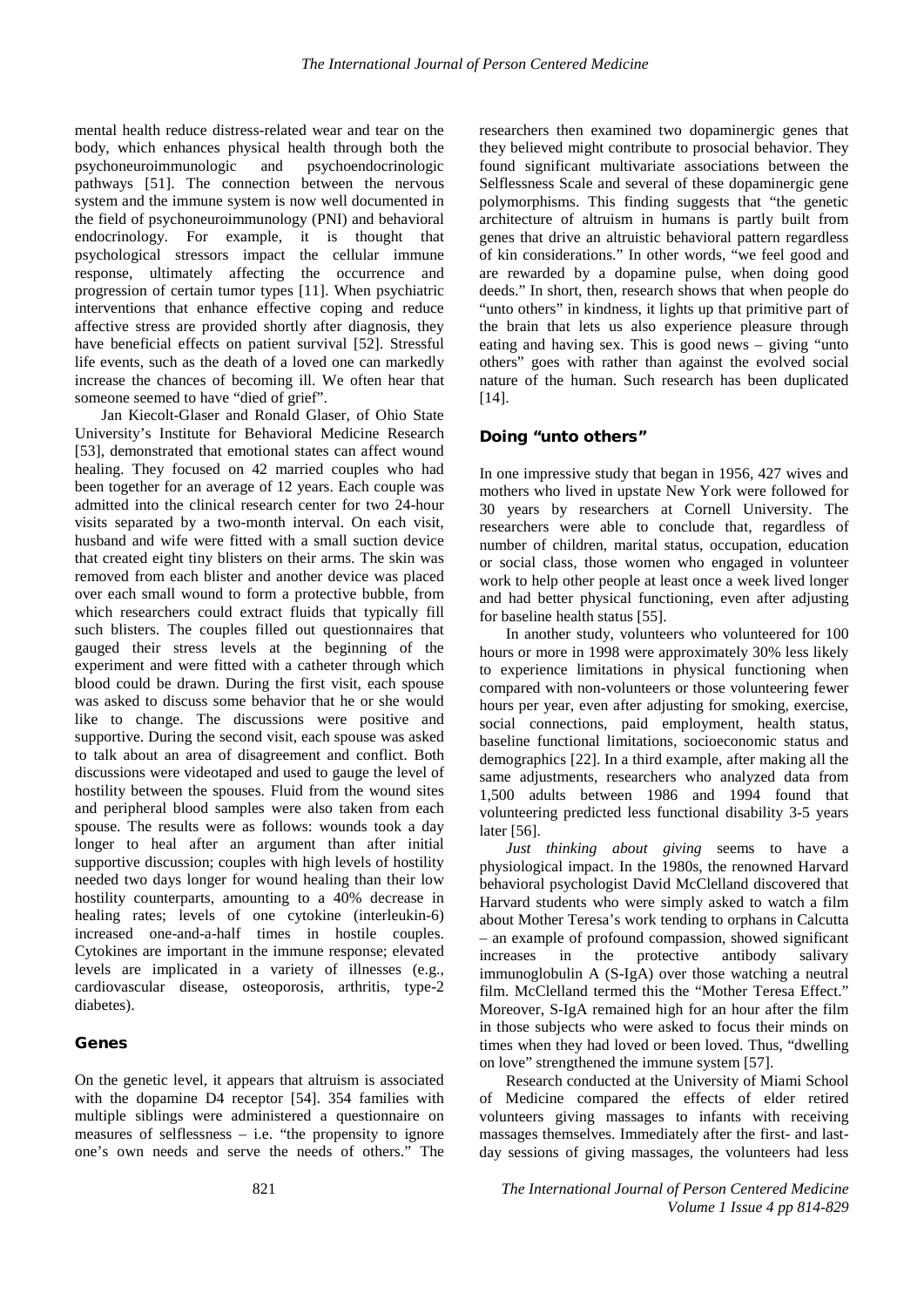anxiety and depression and lower stress hormones (salivary cortisol, plasma cortisol and norepinephrine). These effects were not as strong when the volunteers received massages [58].

Ironson and colleagues [59] at the University of Miami compared the characteristics of long-term survivors with AIDS (n=79) with an HIV-positive equivalent comparison group (based on CD4 count) that had been diagnosed for a relatively shorter time (n=200). These investigators found that survivors were significantly more likely to be spiritual or religious. The effect of spirituality/religiousness on survival, however, was mediated by "helping others with HIV". Thus, helping others (altruism) accounted for a significant part of the relationship between spirituality/religiousness and long-term survival in this study. More recently, Ironson's research team has discovered that altruism, as measured by a personality questionnaire (the NEO-PI-R) given to persons with HIV, is significantly related to lower levels of the stress hormones cortisol and norepinephrine [60].

At the Duke University Heart Center Patient Support Program, researchers concluded that former cardiac patients who make regular visits to help inpatient cardiac patients have a heightened sense of purpose and reduced levels of despair and depression, which are linked to mortality [61]. The Corporation for National & Community Service, which provides two million Americans of all ages and backgrounds with volunteer opportunities through Senior Corps, AmeriCorps and Learn and Serve America, conducted a study using health and volunteer data from the U.S. Census Bureau and the Center for Disease Control. It found that states with high volunteer rates also have lower rates of mortality and incidences of heart disease [62]. These findings resonate with those of Robert Putnam who found a strong correlation between level of social capital and good health in his study *Bowling Alone* [63].

One study that has impressed the research community was begun by David Spiegel of Stanford University. He randomly assigned women with advanced metastatic breast cancer to either routine care or routine care plus a cancer patient support group, which provided a safe and caring setting for discussion of issues. Spiegel expected that the support group would enhance patients' mood, but not survival. As it turned out, the women in the support group survived twice as long (18 months compared with 9 months) as the women without support [64]. Since participation in a support group includes receiving support as well as an immense amount of giving to others, mainly through attentive listening and compassion, this study also points toward the benefits of helping others.

### Mortality reduction and volunteerism as a measure of physical health

We previously noted that 20% of the lawyers and doctors with high hostility had died by age 50 [49]. Williams recommended forgiveness, volunteerism and listening to others as techniques to lower hostility. Negative emotions seem to act like a slow-acting poison that catches up with us in the end. There is an antidote to this poison – positive emotions, such as kindness, compassion and giving. Williams specifically suggested that altruism may enhance longevity by enlarging empathic capacities and reducing isolation. This prescription echoes that of Allan Luks, in his quite remarkable book entitled, *The Healing Power of Doing Good* [65]. Luks recommends helping others in situations that include personal contact with those helped, two hours a week of one-to-one caring, use of the helper's skill set and exertion of self that involves reaching out emotionally or physically. He also suggests that the helper forget about any expected benefits. In essence, Williams [49] prescribes that people "seek those activities in your community that interest you most and also fit your level of commitment. Be as realistic as you can; stretch a bit, but you will gain little by volunteering more time than you can realistically spare or by exposing yourself to a group you are deeply turned off by or deeply afraid of."

It may also be useful to bear in mind the remarkable studies on mortality reduction and positive emotions, such as kindness and tranquility, that involve the School Sisters of Notre Dame in the Nun Study. This study facilitated an examination of the relationship between autobiographical writings completed at a young age and longevity [66]. Sisters who used the greatest number of positive emotional words in their entrance essays as young women lived 6 to 10 years longer than those using the fewest emotional words. The nuns were an ideal population to study this hypothesis because they all had similar diets, housing and professional responsibilities. This study suggests that emotional states over the course of a lifetime can have significant impact on health and mortality.

A little more evidence to support the relationship between giving and longevity comes from a 1976 study. Nursing home residents were given more responsibility for everyday decision-making and were also able to pick out and care for a plant for their room (rather than having the nurses do it). The control group did not have this increased responsibility. The health of the plant-caring subjects improved, as assessed by doctors who were unaware of the study. In addition, the death rate among the caring subjects was half that of the control group [67].

Altruism is associated with substantial reduction in mortality rates, even after differences in socioeconomic status, prior health status, smoking, social support and physical activity are accounted for. In a large prospective study using a longitudinal survey of older adults, authors from the Buck Center for Research and Aging and Berkeley University tested the hypothesis that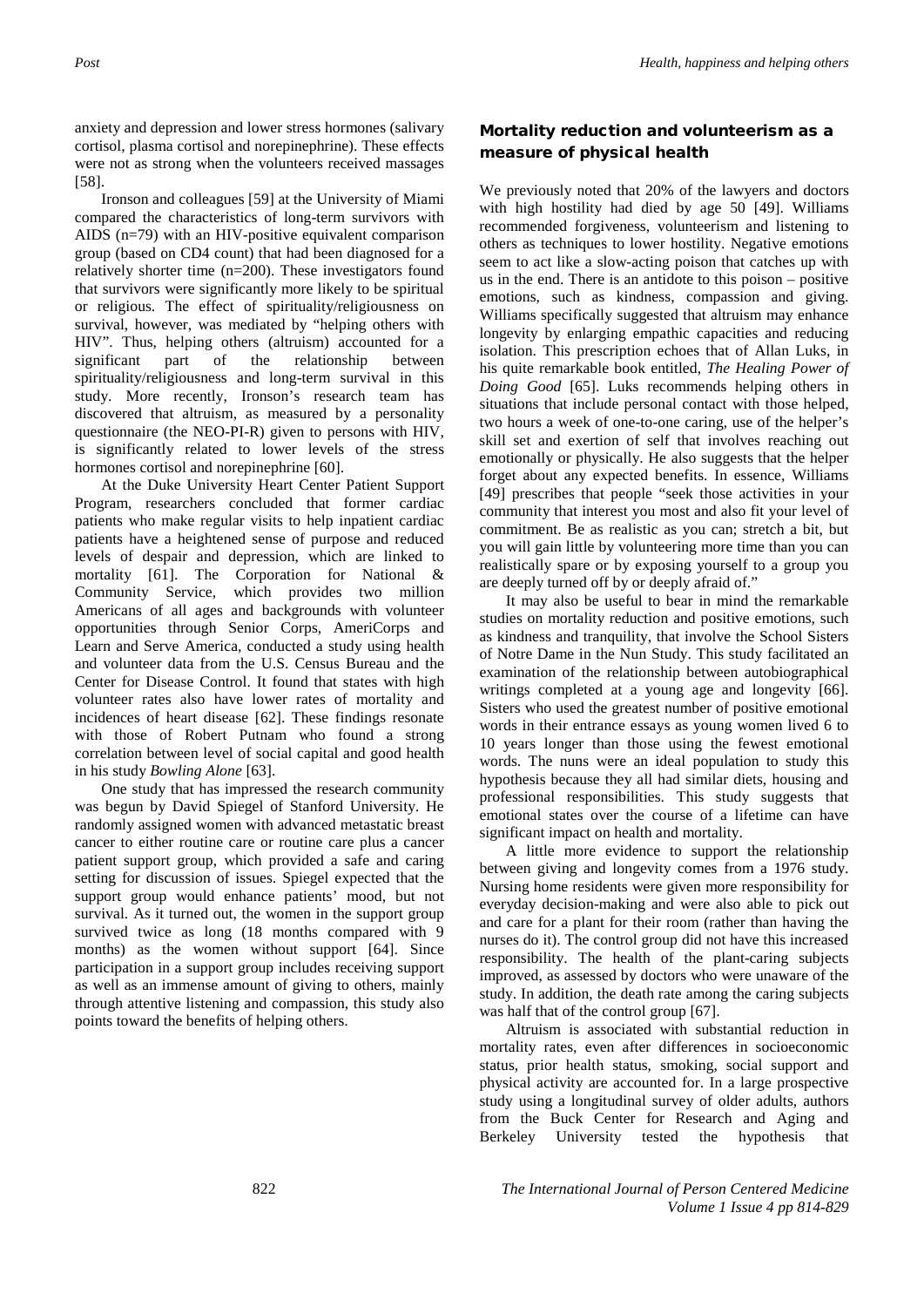volunteerism may reduce mortality risk [68]. After adjusting for multiple co-variables, the authors found that volunteering was significantly associated with reduced mortality. These results could only be partly explained by health habits, physical functioning and social integration and support. The study population included 2,025 community-dwelling residents of Marin County, California. All participants were aged 55 years or older at the time of the first interview in 1990-91; 95% were non-Hispanic white and 58% were female. The amount of volunteering was measured by the total number of organizations for which the participants volunteered. High volunteerism was defined as involvement with two or more organizations. Moderate volunteerism was defined as involvement with only one organization. The median number of hours volunteered per week was four and participants were dichotomized into less than or more than four hours a week*.* Co-variables included physical health and functioning status (chronic diseases, self-reported functioning, observed physical performance measures, etc.), health habits (exercise, amount of sleep, alcohol and smoking habits, Body Mass Index, etc.), sociodemographic factors (income, years of education, employment status, ethnic group), social functioning and support (marital status, religious service attendance, living arrangements, social activity attendance, etc.) and psychological variables (East Boston Memory test, selfrated mental health, etc.). Mortality was measured using local obituaries and attempts at re-interview. The National Death Index was consulted for the period from the first interview in 1990-1 to the end of the second examination in November 1995.

The main results were that high volunteers had the lowest mortality rate for both genders (p< .02). The older the people were, the greater the difference in mortality rate between non-volunteers and volunteers. For women, the highest mortality rate was among non-volunteers and there was a near linear trend from non-, to moderate-, to highvolunteerism. There was a threshold effect among men for high volunteers versus moderate to non-volunteers. A statistically significant association between high volunteerism and decreased mortality rate remained after correction for health status, resulting *in an overall 44% reduction in mortality.* When volunteering was dichotomously coded, it remained significantly protective after controlling for baseline health, chronic conditions, health habits and socioeconomic variables.

Oman's research over a decade [69] has focused on volunteering through a formal organization and thus does not treat informal helping behavior. He argues that the physical benefits of volunteerism are not attributable to the volunteer's being more physically active because many forms of volunteerism do not have a physical component. He states that there are health benefits for paid workers, but volunteering is free from the stress and pressures of the work environment, generally involves more meaning and has unique benefits associated with a clearer altruistic grounding. These findings hold true after adjusting for

prior health status as well as social support and other identifiable variables. Oman's research shows that the benefits of volunteerism are consistently complimented by a reframing of life's purposes and that there is a related synergy between volunteering and religious involvement that provides more health benefits than either alone. In other words, a deep sense of the meaning of doing "unto others" adds benefits to volunteering.

In a study from the Center for Health Care Evaluation and Stanford University [70], the researchers used a large national sample of older adults from the Longitudinal Study of Aging (LSOA) to test their hypothesis that frequent volunteering is associated with decreased mortality risk when the effects of socio-demographics, medical status, physical activity and social integration are controlled. They found support for their hypothesis. This retrospective study used a nationally representative sample (n= 7,527) of community-dwelling older people ( $\geq$  70 years). Volunteering data were available on 7,496 respondents. Mean age (SD) was 76.8 (5.60) years and the sample was 62.1% female. Participants were asked if they had engaged in different forms of volunteer work in the past 12 months and, if so, how frequently. Covariates included socio-demographic variables (age group, sex, income, ethnic group, years of education, etc.), health (self-reported health, Body Mass Index, medical history items, etc.), physical activity (exercise levels) and social functioning and support (marriage, living arrangements, frequency of social activities, church or temple attendance etc.). Mortality information was obtained from death certificates in the National Death Index. Survival times were calculated to the nearest month for those who died between January 1984 and December 1991 (n= 2866). The remaining participants were presumed to be alive at the end of the 96-month screening period. When health and disability variables were included, those who sometimes volunteered had a 25% reduction in mortality risk and those who frequently volunteered had a 33% reduction. When physical activity variables were included, those who sometimes volunteered had a 23% reduction in mortality risk and those who frequently volunteered had a 31% reduction. When social functioning and support variables were included, there was a 19% reduction in mortality for those who volunteered frequently. The authors conclude, "We found that more frequent volunteering is associated with delayed mortality even when the effects of sociodemographics, medical and disability characteristics, selfratings of physical activity and social integration and support are controlled. The effect of volunteering on mortality appears to be more than a proxy for the wellknown effects of social support, health, age, and other variables."

Volunteerism is good for volunteers. It is important to develop programs that sustain volunteerism in older adults. As it turns out, new research from the Corporation for National & Community Service [62] indicates that older adults who volunteer in ways that involve mentoring of young people are much more likely to stay engaged with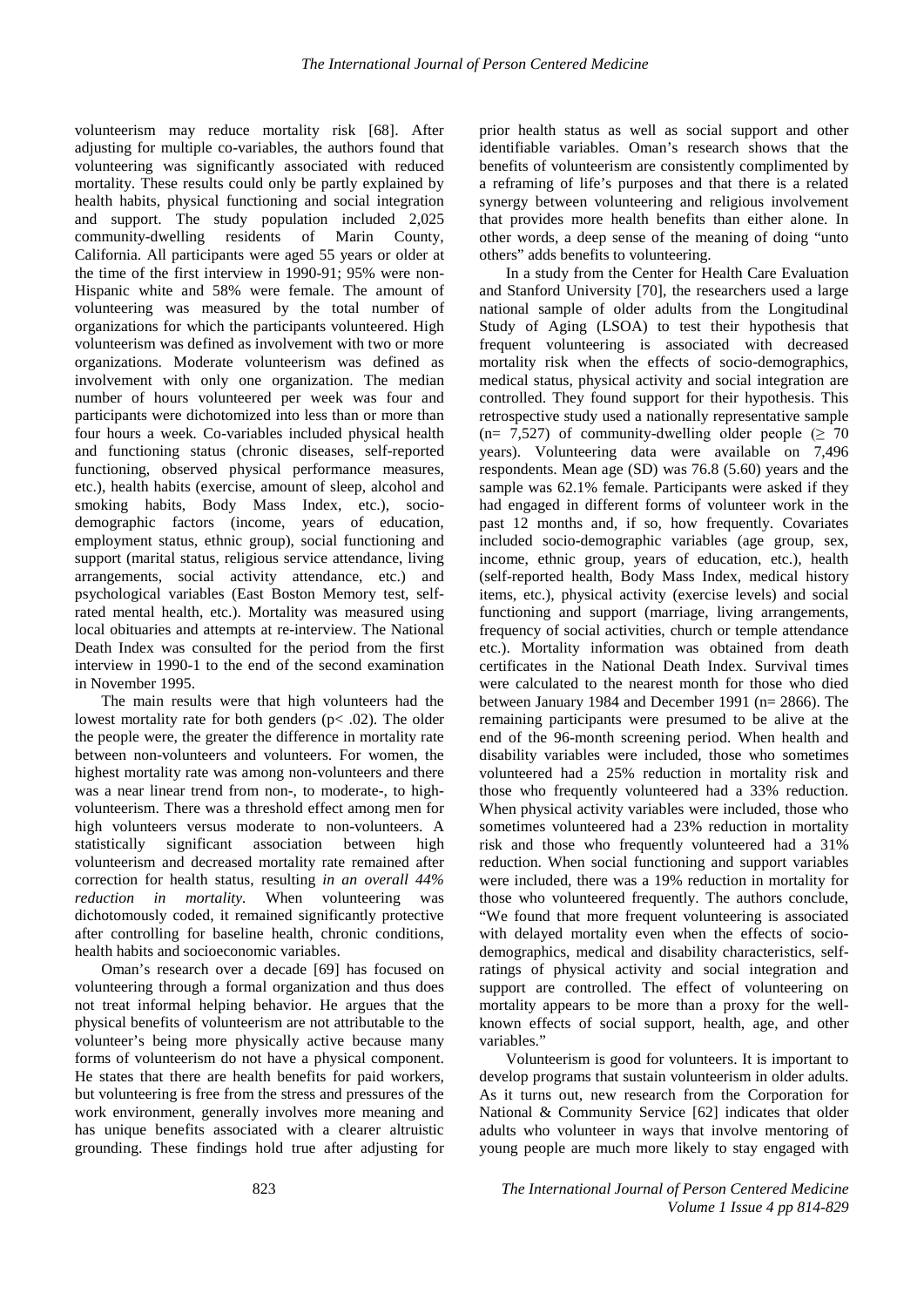this activity. 87% of volunteers who mentor perform at least one other volunteer activity, while only 40% who are not involved in mentoring do so [\(www.nationalservice.gov\)](http://www.nationalservice.gov/).

Brown et al. [71] at the University of Michigan performed a prospective analysis of a longitudinal survey of older married couples in the Detroit Standard Metropolitan Statistical Area who were part of the Changing Lives of Older Couples (CLOC) sample to answer two questions: (1) What is the relative contribution of providing social support to the beneficial effects of social support on health? (2) Does receiving support influence mortality if the effects of giving support and dependence are controlled? The Changing Lives of Older Couples sample included 1,532 married individuals, with data collected in the late 1980s and early 1990s. It focuses on those survey questions that indicate giving and helping others. The Brown study used 423 married couples for whom mortality data on both members were available. The study revealed that no matter how measures of giving support were operationalized, they were associated with decreased mortality risk; this was not the case for receiving support. Giving instrumental support to others (GISO) was measured by four survey questions about providing child care, transportation, errands and shopping for friends, family and neighbors in the past 12 months. Receiving instrumental support from others (RISO) was measured by a single question that asked whether the couple felt they could count on support if they needed it. The analysis of additional measures of giving and receiving support revealed that only one of the 10 different measures of receiving support was significantly associated with decreased mortality risk; all four of the measures of giving support significantly reduced mortality risk. The researchers conclude, "In this study, older adults who reported giving support to others had a reduced risk of mortality. The provision of support was correlated with reduced mortality in all analyses, whether giving support was operationalized as instrumental support provided to neighbors, friends and relatives or as emotional support provided to a spouse." Moreover, they concluded that, "If giving, rather than receiving, promotes longevity, then interventions that are currently designed to help people feel supported may need to be redesigned so that the emphasis is on what people do to help others" [72].

Brown's research [72] builds on the now uncontroversial claim that socially connected people outlive isolated people [73]. The question she asks is how and why this social connectedness enhances longevity. Brown challenges the assumption that people form relationships merely because they need things from others, for this assumes selfishness. Her study finds that social connectedness results in a 20% reduction in risk of death and that the effects of giving to others overwhelm the effects of receiving help from others. What is it about giving that is so protective? Brown argues that giving buffers stress and involves complex hormones, such as oxytoxin and vasopressin, as well as a brain-emotionimmune nexus. In contrast to Oman's research, which focuses on formal volunteering, Brown's work focuses on informal helping behavior in the various areas of life.

The idea that giving "unto others" is, with certain qualifications, good for the giver, is not news in the sense that it echoes perennial moral and spiritual wisdom. Key spiritual and religious texts have long acknowledged the benefits of giving. Although hypocrisy is present in the religious communities, religious people are, generally speaking, more generous and likely to volunteer than the non-religious [74]. This enhanced altruism may explain the greater average longevity among regular worshippers.

### Why these benefits?

At the beginning of this paper, I stated that scientists look for the convergence of different methods in support of a hypothesis. The reader will now hopefully find it difficult to dismiss the idea that it's good to be good. Helping others is good for health [75]. The right dose, method and context will vary from person to person and no detailed prescriptions can cover human heterogeneity. But the principle is at least established.

The benefit may be explained in part by the simple fact that it is easier to get one's mind off problems and losses in life by helping others. Altruism is a terrific coping mechanism and many who have lost loved ones to illness or catastrophe become actively engaged as supporters and activists in voluntary associations related to the lost family member or friend.

Positive emotions, such as compassion and care, displace negative ones, such as hostility, rumination, resentment and fear. With the exception of the field of psychosomatics, Western science since the Enlightenment has considered the mind and body as unrelated. Today there are few informed people who do not appreciate the connection between mind and body and between emotional and physical health. The immune and nervous systems communicate with each other, establishing a clear relationship between emotions and disease [48]. In response to stressful emotions such as rage or anger, the body secretes hormones that prepare it for physical exertion; stress hormones make the heart and lungs work faster, tighten muscles, slow digestion and elevate blood pressure. This is a good thing in short bursts to deal with perilous circumstances. But when the body steps on this accelerator in a continuous response to the constant pressures and anxieties of today's world, depression is more likely and physical illnesses can easily result from lowered immune resistance.

Unselfish love and kindness, including manifestations such as forgiveness, displace emotional states such as rage, bitterness, loneliness and hatred, all of which cause stress and stress-related illness through adverse impact on immune function [36,48,76].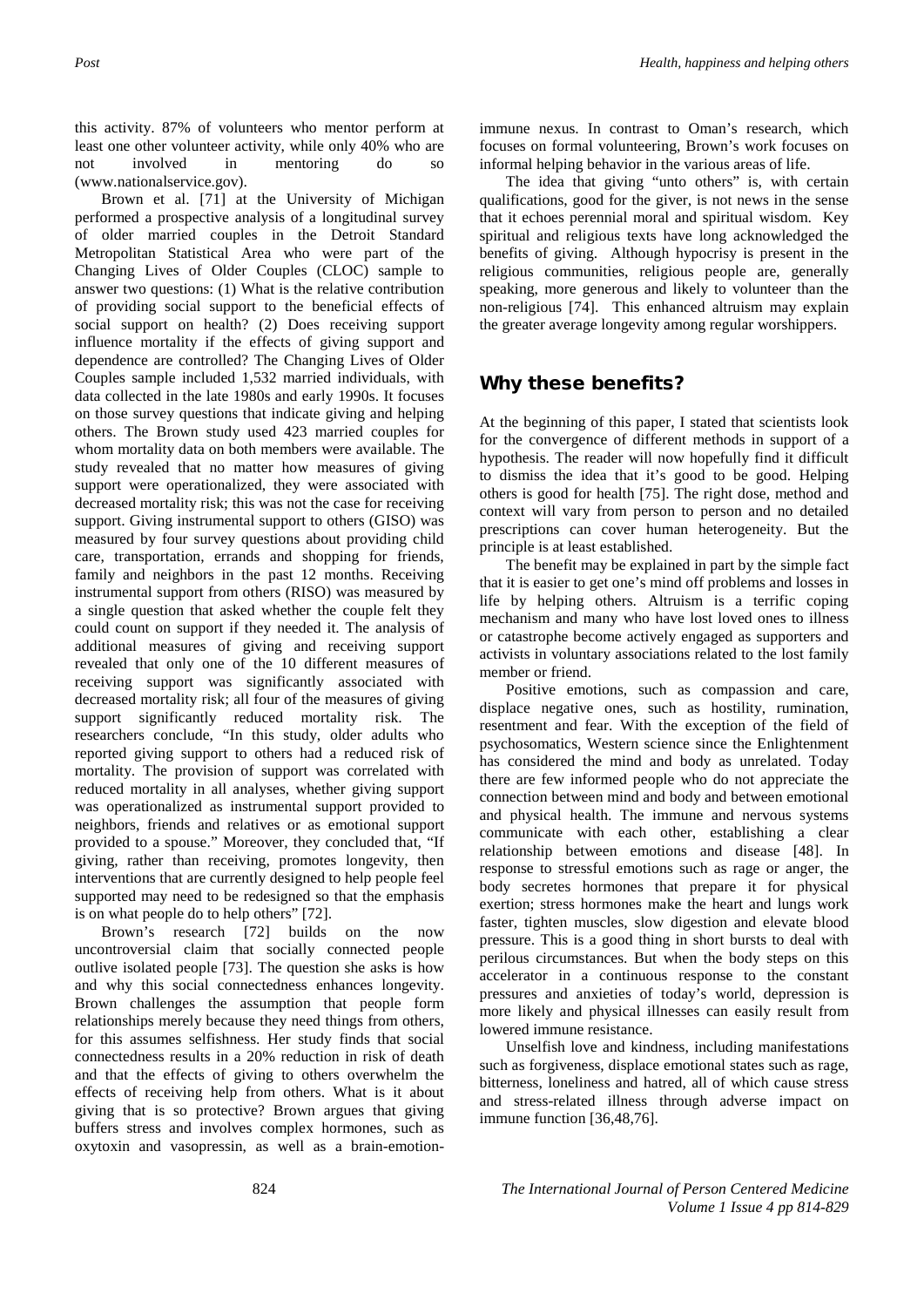Psychiatric diseases linked to long-term stress include anxiety, panic attacks, post-traumatic stress disorder, phobias and depression. Perpetual stressful emotions are like acid searing metal, while positive ones can promote health and healing. Chronic stress has been linked to heart and vascular system disease, gastrointestinal conditions, headaches, skin conditions, chest infections and fatigue, among others. Positive emotional states do have a marked physiological impact, if only by virtue of displacing negative ones. Inner peace, loving relationships, simple joys, serving others, attentive listening, compassion and tranquility somehow link together in forming a buffer against a life where the emotional pot of hostility, ill will, rage, anger and cynicism is always boiling. When we are emotionally caring and connected in giving behaviors, the negative emotions are displaced by positive ones. The results, as indicated by various measures of stress hormones and immune antibodies, are relatively well established – it's good to be good and science says it's so.

Altruistic activities are associated with better care of the self. Adolescent generativity (as present in the lives of a subset of adolescents decades ago) predicted reports of feeling satisfied with life, being peaceful and happy, having good mental health and not being depressed as older adults. The researchers indicate that one important mechanism involved is adolescent prosocial competence, which results in a lifetime of sound judgments, choices and habits. The generative adolescents tended not to be smokers or excessive drinkers [43].

So what kind of creatures are we? The association between a kind, generous way of life and healthprolongevity can be interpreted in the light of evolutionary psychology. While it is not appropriate here to make a full case for evolutionary altruism, it can be asserted that group selection theory predicts a powerfully adaptive connection between widely diffuse altruism within groups and group survival [77]. Members of a successful group would likely be innately oriented to 'other-regarding' behaviors. Anthropologists point out that early egalitarian societies practiced institutionalized or "ecological altruism," where helping others was a social norm and not an act of volunteerism. There appears to be a fundamental human drive toward 'other-regarding' actions. When this drive is inhibited, the human being does not thrive. Evolution suggests that human nature evolved emotionally and behaviorally in a manner that confers health benefits to those who practice benevolent love and helping behaviors. We seem to prosper under the canopy of positive emotions. These emotions have value to the group in its competition against other groups. Based on preliminary data, it seems that our immune and endocrine systems reflect this evolutionary strategy.

The evidence is quite consistent that helping others, so long as it is not experienced as overwhelming, is associated with happiness, psychological and mental health, better self-rated physical health and functioning and (on average) longer life, after adjusting for the standard set of potential confounding variables. We know from the

2006 General Social Survey, in which 27,000 adults were questioned about job satisfaction and general happiness, that those with jobs that involve helping or serving others are more satisfied with their work and happier than those whose jobs do not permit altruistic gratification [78]. The precise correct dose and features of altruism remain vague, in large part because every individual is unique psychologically, physically, socially and spiritually. And not all givers benefit equally.

Charles Darwin, later in his life, in his classic work *The Descent of Man,* wrote *"*Those communities which included the greatest number of the most sympathetic members would flourish best and rear the greatest number of offspring." Implicit in this observation is that helping others goes with rather than against the grain of human nature and is a powerful aspect of our flourishing. A successful life requires something very different than gladiatorial combat, although the defense of the self is sometimes necessary. Still, the dominant human social reality is mutual aid. One would expect evolved health benefits to be associated with such activities.

My working hypothesis is that one of the healthiest things a person can do is to step back from selfpreoccupation and self-worry, as well as from hostile and bitter emotions; there is no more obvious way of doing this than focusing attention on helping others. This transformation of being and doing seems to promote emotional and physical well-being; odds are, it will add some years to life. Whether we get started young or as older adults, this transformation has health benefits. The experience of helping others provides meaning, a sense of self-worth, a social role and health enhancement.

While at McGill university, Hans Selye, the great psychiatrist, discovered a physiological effect that he termed "stress". Rats who were subjected to the trauma of a needle shot showed high adrenaline and cortisol levels that released fatty acids into the blood for additional energy. If prolonged, this stress response shifts from giving an energy boost to converting fatty acids into dangerous levels of cholesterol and causing atrophy of the tissues of the immune system. Selye later wrote his remarkable book, *The Stress of Life,* in 1956 [79]. He believed that one way to lower daily stress levels is to help others, for this quiets stress and allows for the restoration of a healthier state. Through doing "unto others" the giver creates "feelings of accomplishment and security" as others are inspired to "love, good will and gratitude for what we have done or are likely to do in the future" [79]. Allan Luks wrote another important book in the history of this field (1991) that greatly developed Selye's concept. In 1954, the remarkable Harvard sociologist Pitirim Sorokin stated that while "hateful emotion undermines our health," love and kindness make us happier and healthier [80].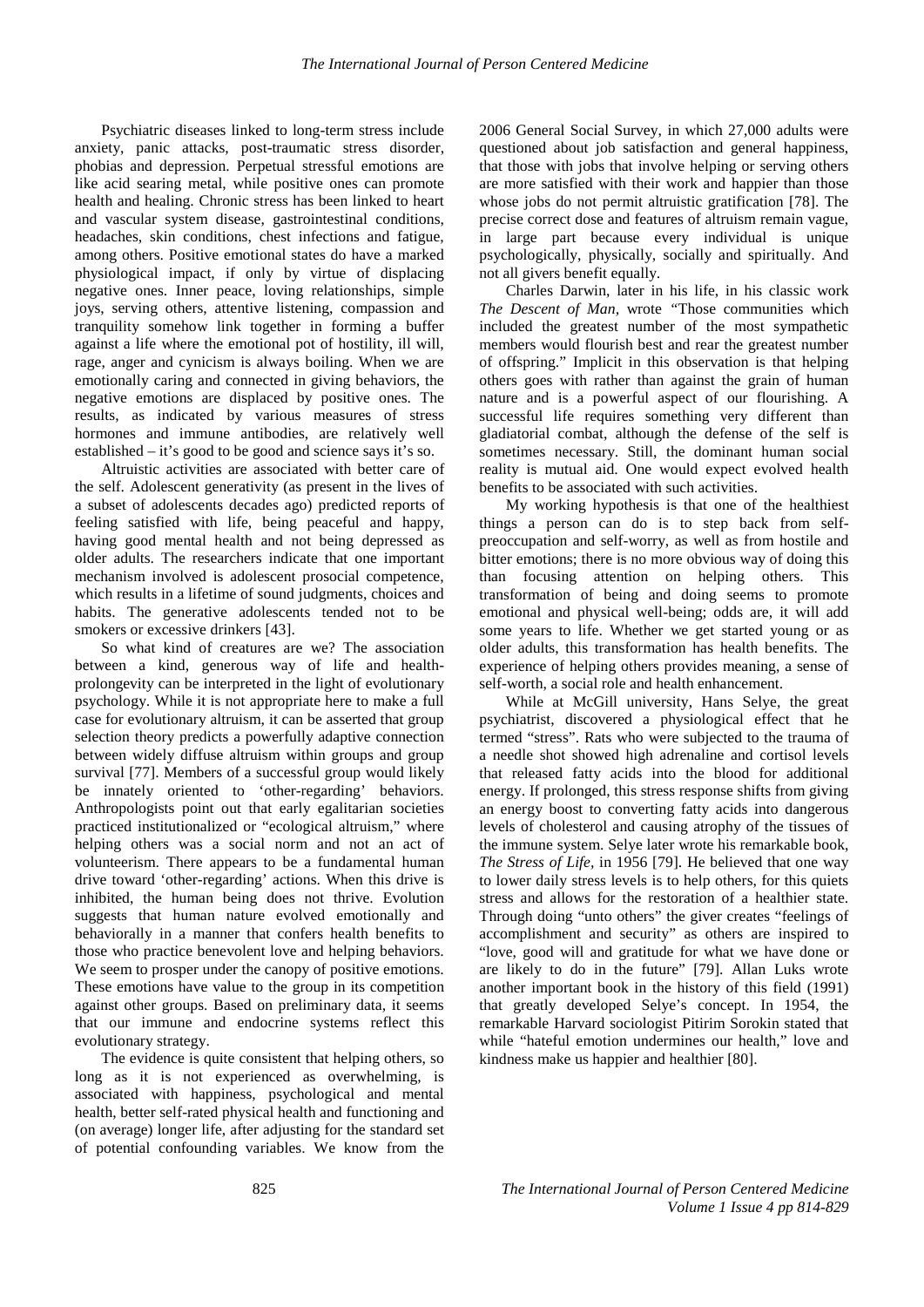## Moving into the public health mainstream

Increasingly, this connection has been taken seriously, even by government think tanks. For example, on October 22, 2008, the leading British governmental scientific group, *Foresight* (headed by the government's chief scientist Professor John Beddington and comprised of over 400 distinguished researchers) issued a major report entitled *Mental Capital and Wellbeing,* in which a campaign for the improvement of mental wellbeing and health was described. One of the five key elements of enhanced wellbeing and prevention of mental illness was "giving to neighbors and communities" [81].

There is solid evidence to support the perennial hypothesis that benevolent emotions, attitudes and actions centered on the good of others contribute to the giver's happiness, health and even longevity. Although genuine benevolence must be chiefly motivated by concern for others, it has the side effect of nourishing the giver. Researchers in the social sciences and health outcomes look for a convergence of results across a variety of methods in order to determine the truth of any hypothesis. The evidence that "doing unto others" is good for the giver has reached a high threshold with regard to everyday kindness and good deeds that bestow upon the giver a feeling of meaning, buoyancy and warmth and deflect attention away from the self and its problems.

Of course, helping others is not all there is to leading a happy and healthy life. Exercise makes a difference, as does a good night's sleep. A good diet helps (blueberries have large amounts of anti-oxidants; green tea includes flavanoids, which can protect blood vessels and fight inflammation). Whole grain cereals appear to decrease the risk of developing heart disease. Keep a circle of friends and have a lasting low conflict marriage. Stay hopeful, because optimists are less likely to die of heart-related causes than those who are very pessimistic. All of these recommendations are sound, but the focus here is on the scientific support for our central claim that sincerely contributing to the lives of others is a good way to live a happier and healthier life.

The studies summarized here have enormous implications for how we think about human nature, the moral and spiritual life and well-being. All significant ethical traditions denounce selfishness. "Good" across these traditions has been universally associated with otherregarding virtues and actions and contrasted with narcissism and selfishness. Virtue is its own reward in the sense that doing good brings benefits to the actor by virtue of participating in the emotional energy of benevolence. Reciprocal gains may occur, but they cannot be counted on. Fortunately, the good life brings internal rewards to the agent that can be counted on and these should be experienced without guilt. Generally, these rewards include greater happiness and better health. It's good to be

good and to grasp this is to know the dynamic of the human essence.

## Perennial spiritual and moral wisdom

The idea that giving "unto others" is, with certain qualifications, good for the giver, is not news in the sense that it echoes perennial moral and spiritual wisdom. Key spiritual and religious texts have long acknowledged the benefits of giving. Although hypocrisy is present in the religious communities, religious people are, generally speaking, more generous and likely to volunteer than the non-religious [74]. This enhanced altruism may explain any greater average longevity among regular worshippers.

Ralph Waldo Emerson, in his famous essay on the topic of compensation, wrote, "It is one of the most beautiful compensations of this life that no man can sincerely try to help another without helping himself...." The 16th-century Hindu poet Tulsidas, as translated by Mohandas K. Gandhi, wrote, "This and this alone is true religion – to serve others. This is sin above all other sin – to harm others. In service to others is happiness. In selfishness is misery and pain." The 9th-century sage Shantideva wrote, "All the joy the world contains has come through wishing the happiness of others." *Proverbs* 11:15 reads, "those who refresh others will be refreshed." Martin Buber described the moral transformation of shifting from "I-It" to "I-Thou," from a life centered on self as the center of the universe around whom, like the sun, all others revolve. This "I" relates to others only as means to its own ends. But the spiritual and moral self of "I-Thou" discovers "the other as other" and relates to them in compassion and respect. There is still an "I" of course, but a deeper and better I; science now shows a happier and healthier "I" as well. Every major religion recommends the discovery of a deeper and more profound human nature, designated in various ways as the "true self." In *Acts* 20, we find the words, "'Tis better to give than to receive," and these echo down into the *Prayer of St. Francis.* Now science confirms that it is so.

And it is perhaps here that the most meaningful exchange between science and religious thought should occur. For we can no longer afford to believe that we will find happiness and health through self-obsession. Selfishness and greed are not a good way to care for the self, while compassion and doing "unto others" seem to be the successful strategy. In extreme cases, however, selfpreservation and love of neighbor can be in conflict; it is here where real loss to the self comes into play and here that the extent of love for another is measured.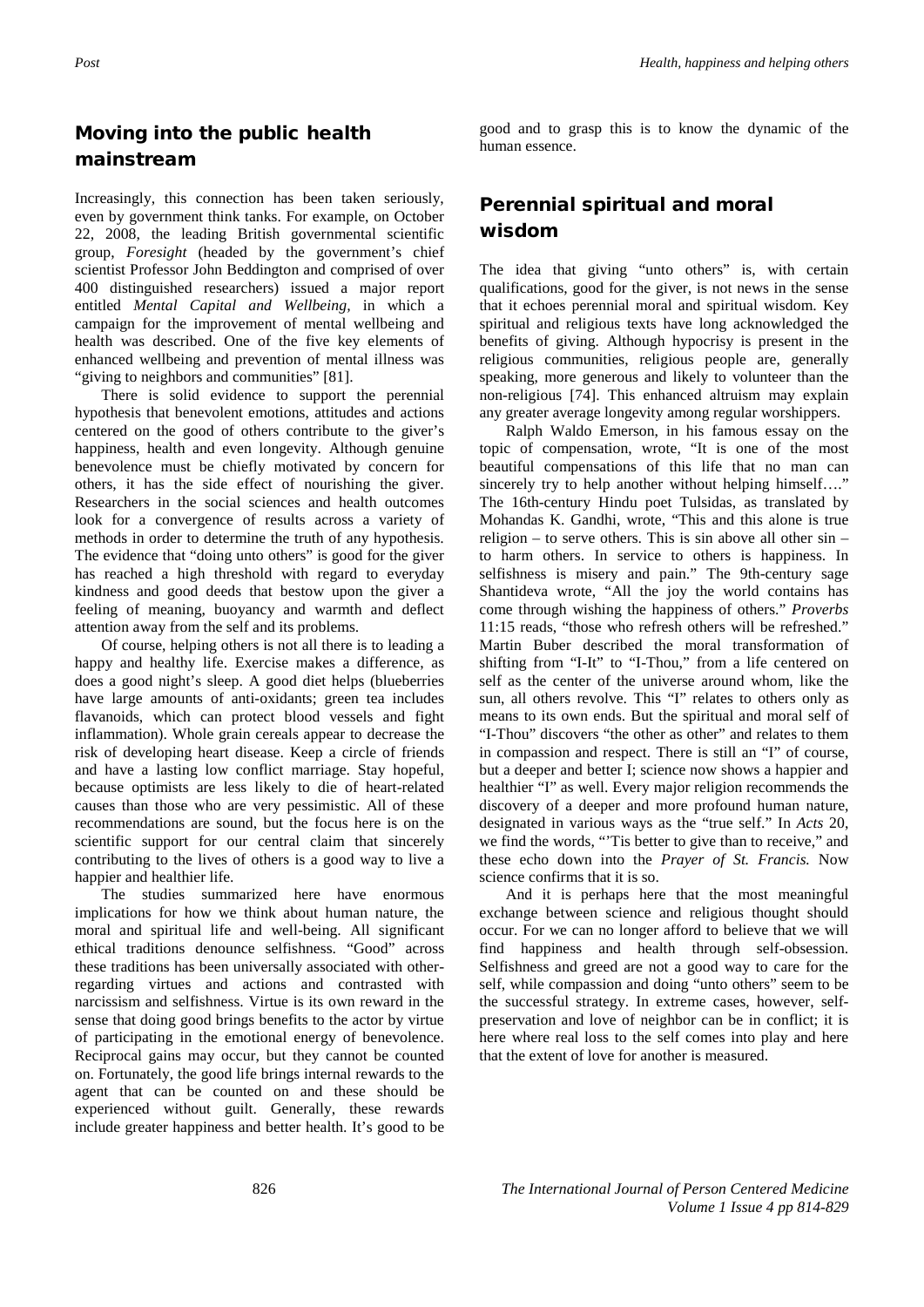### References

[1]. Post, S.G. (2005). Altruism, happiness, and health: It's good to be good. *International Journal of Behavioral Medicine* 12 (5), 66-77.

[2]. Post, S.G. (2011). The Hidden Gifts of Helping: How the Power of Giving, Compassion, and Hope Can Get Us Through Hard Times. San Francisco: Jossey-Bass.

[3]. Dyrbye L.N., Massie, F.S., Eacker, A., Harper, W., Power, D., Durning, S.J., Thomas, M.R., Moutier, C., Satele, D., Sloan, J. & Shanafelt, T.D. (2010). "Relationship Between Burnout and Professional Conduct and Attitudes Among US Medical Students," *Journal of the American Medical Association* 304 (11), 1173-1180.

[4]. Campbell,C., Krier, D., Kuehlthau, R.D., Hilmes, T.S. & Stromberger, M.I. (2009). "Reduction in Burnout May be a Benefit for Short-Term Medical Mission Volunteers," *Mental Health, Religion & Culture* 12 (7), 627-637.

[5]. Pagano, M.E., Zeltner, B., Jaber, J., Zywiak, W.H. & Stout, R.L. (2009). Helping others and long-term sobriety: Who should I help to stay sober? *Alcohol Treatment Quarterly* 27 (1),38-50.

[6]. Pagano, M. E., Friend, K. B., Tonigan, J. S. & Stout, R. L. (2004). Helping other alcoholics in Alcoholics Anonymous and drinking outcomes: Findings from Project MATCH. *Journal of Studies on Alcohol* 65 (6), 766-773.

[7]. Arnstein, P., Vidal, M., Well-Federman, C., Morgan, B. & Caudill, M. (2002). From chronic pain patient to peer: Benefits and risks of volunteering. *Pain Management Nurses* 3 (3), 94-103.

[8]. Post, S.G. (Ed). (2007). Altruism and health: Perspectives from empirical research. New York: Oxford University Press.

[9]. Hoffman, M.L. (2008). Empathy and Prosocial Behavior. In: Handbook of Emotions,  $3<sup>rd</sup>$  edition. (eds. M. Lewis, J. Haviland-Jones & L. F. Barrett), pp. 440-455. New York: Guilford Press.

[10]. Figley, C.R. (1995). Coping with secondary traumatic distress disorder in those who treat the traumatized. New York: Brunner/Mazael.

[11]. Kiecolt-Glaser, J.K., Robles, T.F., Heffner K.L., Loving T.J. & Glaser R. (2002). Psycho-oncology and cancer: Psychoneuroimmunology and cancer. *Annals of Oncology* 13, 165-169.

[12]. Maguire, P. (2001, March). Five strategies for physicians to overcome burnout. *American College of Physicians Observer.* Retrieved from:

[www.acponline.org/journals/news/mar01/burnout.htm](http://www.acponline.org/journals/news/mar01/burnout.htm)

[13]. Moll, J., Krueger, F., Zahn, R., Pardini, M., Oliveiri-Souza, R. & Grafman, J. (2006). Human frontomesolimbic networks guide decisions about charitable donation. *Proceedings of the National Academy of Sciences* 103 (42), 15623-15628.

[14]. Harbaugh, W.T., Mayr, U. & Burghart,D.R. (2007). "Neural responses to taxation and voluntary giving reveal motives for charitable donations," *Science* 316 (5831)*,* 1622-1625.

[15]. Lyubomirsky, S. (2007). The How of Happiness: A New Approach to Getting the Life You Want*.* New York: Penguin.

[16]. Isen, A.M. & Levin, P.F. (1972). The effect of feeling good on helping: Cookies and kindness. *Journal of Personality and Social Psychology* 21, 384-388.

[17]. Dunn, E.W., Aknin, L.B. & Norton, M.I. (2008). Spending money on others promotes Happiness, *Science* 319 (5870), 1687-1688.

[18]. Magen, Z. (1996). Commitment beyond self and adolescence: The issue of happiness. *Social Indicators Research* 37, 235-267.

[19]. Steger, F.M., Kashdan, T.B. & Oishi, S. (2008). Being good by doing good: Daily eudaimonic activity and well-being. *Journal of Research in Personality* 42, 22-42.

[20]. Thoits, P.A. & Hewitt, L.N. (2001). Volunteer work and well-being. *Journal of Health and Social Behavior* 42 (2), 115-131.

[21]. Lum, T.Y.  $\&$  Lightfoot, E. (2005). The effects of volunteering on the physical and mental health of older people. *Research on Aging* 27 (1), 31-55.

[22]. Luoh, M.C. & Herzog, A.R. (2002). Individual consequences of volunteer and paid work in old age: Health and mortality. *Journal of Health and Social Behavior* 43, 490-509.

[23]. Li, Y. & Ferraro, K.F. (2006). Volunteering in middle and later life: Is it a health benefit, barrier, or both? *Social Forces* 85 (1), 497-519.

[24]. Van Willigen, M. (2000). Differential benefits of volunteering across the life course. *The Journals of Gerontology: Series B: Psychological Sciences and Social Sciences* 55 (5), S308-S318.

[25]. Musick, M.A. & Wilson, J. (2003). Volunteering and depression: The role of psychological and social resources in different age groups. *Social Science & Medicine* 56 (2), 259-269.

[26]. Myers, D.G. (1990). The pursuit of happiness. New York: Harper Collins.

[27]. Frankl, V. (1984) Man's Search for Meaning, p.133. New York: Pocket Books/Simon & Schuster.

[28]. Riessman, F. (1965). The 'helper' therapy principle. *Social Work* 10 (2), 27-32.

[29]. Rogeness, G.A. & Badner, R.A. (1973). Teenage helper: A role in community mental health. *American Journal of Psychiatry* 130, 933-936.

[30]. Luks, A. (1988). Helper's high: Volunteering makes people feel good, physically and emotionally. *Psychology Today* 22 (10), 34-42.

[31]. New York State (2006). Self-help and peer support. Retrieved from:

[www.omh.state.ny.us/omhweb/ebp/adult\\_selfhelp.htm](http://www.omh.state.ny.us/omhweb/ebp/adult_selfhelp.htm)

[32]. Clouette, B. & Deslandes, P. (1997). The Hartford retreat for the insane: An early example of the use of "moral treatment" in America. *Connecticut Medicine:The Journal of the Connecticut State Medical Society* 61 (9), 521-527.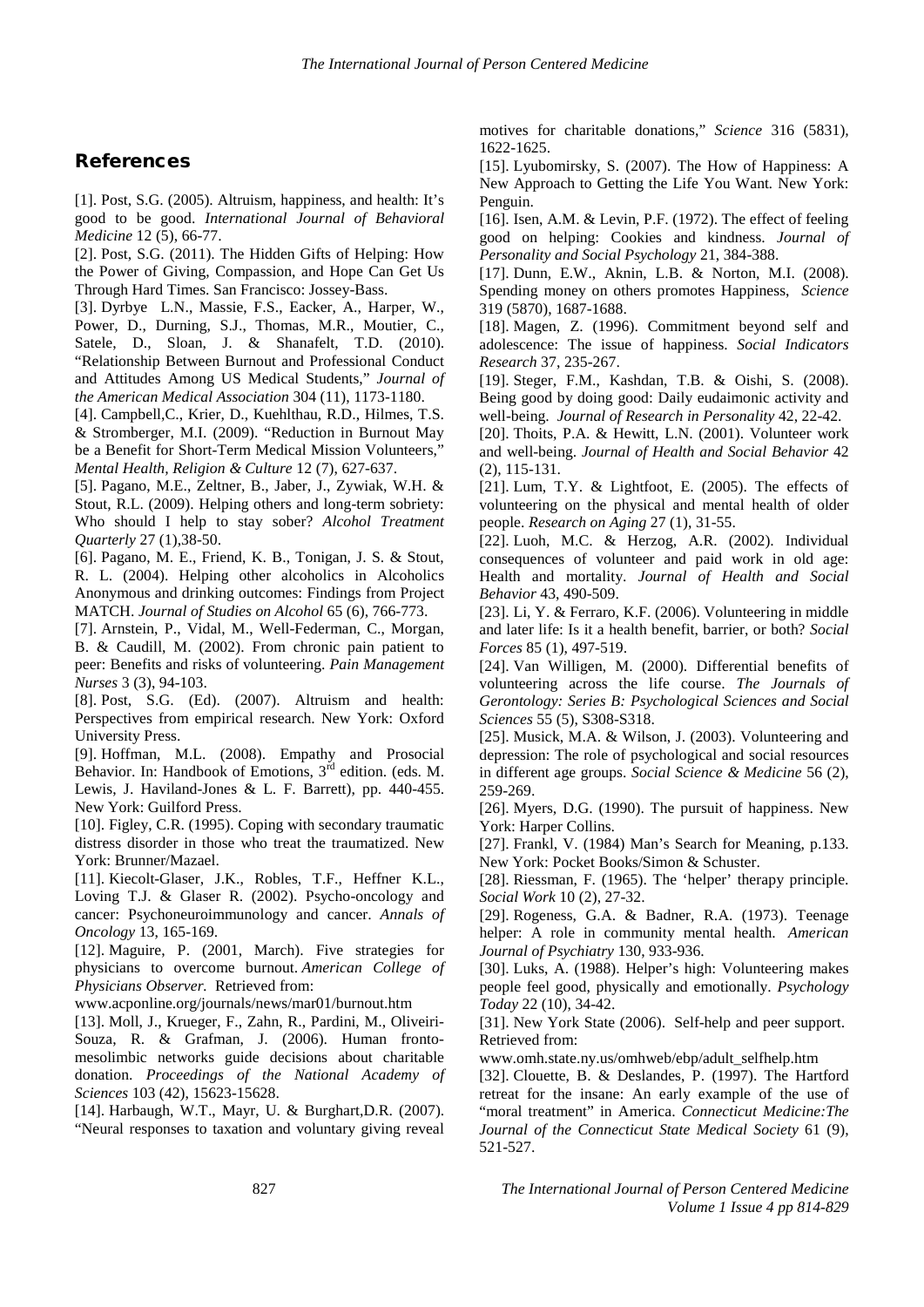[33]. Bill, W. (1988). The Language of the heart. New York: Cornwall Press.

[34]. Schwartz, C.E. & Sendor, M. (1999). Helping others helps oneself: Response shift effects in peer support. *Social Science and Medicine* 48*,* 1563-1575.

[35]. Hunter, K.I. & Linn, M.W. (1980-1981). Psychosocial differences between elderly volunteers and non-volunteers. *International Journal of Aging and Human Development* 12 (3), 205-213.

[36]. Lawler, K.A., Youner, J.W., Piferi, R.L., Billington, E, Jobe, R., Edmundson, K. & Jones, W.H. (2003). A change of heart: Cardiovascular correlates of forgiveness in response to interpersonal conflict. *Journal of Behavioral Medicine* 26 (5), 373-393.

[37]. Liang, J., Krause, N.M. & Bennett, J.M. (2001). Social exchange and well-being: Is giving better than receiving? *Psychology & Aging* 16 (3), 511-523.

[38]. Greenfield, E.A. & Marks, N.F. (2004). Formal volunteering as a protective factor for older adult's psychological well-being. *The Journals of Gerontology*, *Series B, Psychological Sciences and Social Sciences* 59 (5), S258-S264.

[39]. Harlow, R. & Cantor, N. (1996). Still participating after all these years: A study of life task participation in later life. *Journal of Personality and Social Psychology* 71 (6), 1235-1249.

[40]. Schwartz, C.E., Meisenhelder, J.B., Ma, Y. & Reed, G. (2003). Altruistic social interest behaviors are associated with better mental health. *Psychosomatic Medicine* 65, 778-785.

[41]. Kahana, E., Feldman K., Fechner, C., Midlarsky, E. & Kahana, B. (2004). Altruism and volunteering: Effects on psychological well-being in the old-old*.* Paper presented at the Gerontological Society of America Meetings, Washington, D.C.

[42]. Allen, J.P., Philliber, S., Herrling, S. & Kuperminc, G.P. (1997). Preventing teen pregnancy and academic failure: Experimental evaluation of a developmentally based approach. *Child Development* 68, 729-742.

[43]. Dillon, M. & Wink, P. (2007). In the Course of a Lifetime. Berkeley, CA: University of California Press.

[44]. Twenge, J. (2006). Generation me: Why today's young Americans are more confident, assertive, entitled – and more miserable than ever before*.* New York: Free Press.

[45]. Scherwitz, L., McKelwain, R., Laman, C., Patterson, J., Dutton, L., Yusim, S., Lester, J., Kraft, I., Rochelle, D. & Leachman, R. (1983). Type A behavior, selfinvolvement, and coronary atherosclerosis. *Psychosomatic Medicine* 45 (1), 47-57.

[46]. Edwards, J.R. & Cooper, C.L. (1988). The impacts of positive psychological states on physical health: Review and theoretical framework*. Social Science and Medicine* 27, 1447-1459.

[47]. Sapolsky, R.M. (2004). Why zebras don't get ulcers: The acclaimed guide to stress, stress-related diseases, and coping  $2<sup>nd</sup>$  edition. New York: Henry Holt and Company.

[48]. Sternberg, E.M. (2001). The balance within: The science connecting health and emotions. New York: W.W. Freeman.

[49]. Williams, R. & Williams, V. (1994). Anger kills: Seventeen strategies for controlling the hostility that can harm your health. New York: HarperPerennial.

[50]. Keyes, C. (2007). Promoting and protecting mental health as flourishing. *American Psychologist* 62 (2), 95- 108.

[51]. McEwen, B.S. (1998). Protective and damaging effects of stress mediators. *New England Journal of Medicine* 338, 171-179.

[52]. Fawzy, F.I., Fawzy, N.W., Hyun, C.S., Elashoff, R., Guthrie, D., Fahey, J.L. & Morton, D.L. (1993). Malignany melanoma: Effects of an early structured psychiatric intervention, coping, and affective state on recurrence and survival six years later. *Archives of General Psychiatry* 5 (9), 681-689.

[53]. Kiecolt-Glaser, J.K., Loving, T.J., Stowell, J.R., Malarkey, W.B., Dickinson, S.L. & Glaser, R. (2005). Hostile marital interactions, proinflammatory cytokine production, and wound healing. *Archives of General Psychiatry* 2, 1377-1384.

[54]. Bachner-Melman, R., Gritsenko, I., Nemanov, L., Zohar, A.H., Dina, C. & Ebstein, R.P. (2005). Dopaminergic polymorphisms associated with self-report measures of human altruism: a fresh phenotype for the dopamine D4 receptor. *Molecular Psychiatry* 10, 333-335.

[55]. Moen, P., Dempster-McClain, D. & Williams, R.M. (1989). Social integration and longevity: An event history analysis of women's roles and resilience. *American Sociological Review* 54*,* 635-647.

[56]. Morrow-Howell, N., Hinterlonh, J., Rozario, P.A. & Tang, F. (2003). Effects of volunteering on the well-being of older adults. *Journals of Gerontology Series B-Psychological Sciences: Social Sciences* 58 (3), S137- S145.

[57]. McClelland, D., McClelland, D.C. & Kirchnit, C. (1988). The effect of motivational arousal through films on salivary immunoglobulin A. *Psychology and Health* 2, 31- 52.

[58] Field, M.F., Hernandez-Reif, M., Quintino, O., Schanberg, S. & Kuhn C. (1998). Elder retired volunteers benefit from giving message therapy to infants. *Journal of Applied Gerontology* 17 (2), 229-239.

[59] Ironson, G., Solomon, G.F. & Balbin, E.G. (2002). Spirituality and religiousness are associated with long survival, health bahaviors, less distress, and lower cortisol in people living with HIV/AIDS. *Annals of Behavioral Medicine* 24, 34-40.

[60] Ironson, G. (2007). Altruism and health in HIV. In: Altruism and health: Perspectives from empirical research. (Ed. S.G. Post), pp.70-81*.* New York: Oxford University Press.

[61] Sullivan, G.B. & Sullivan, M.J. (1997). Promoting wellness in cardiac rehabilitation: exploring the role of altruism. *Journal of Cardiovascular Nursing* 11 (3), 43-52.